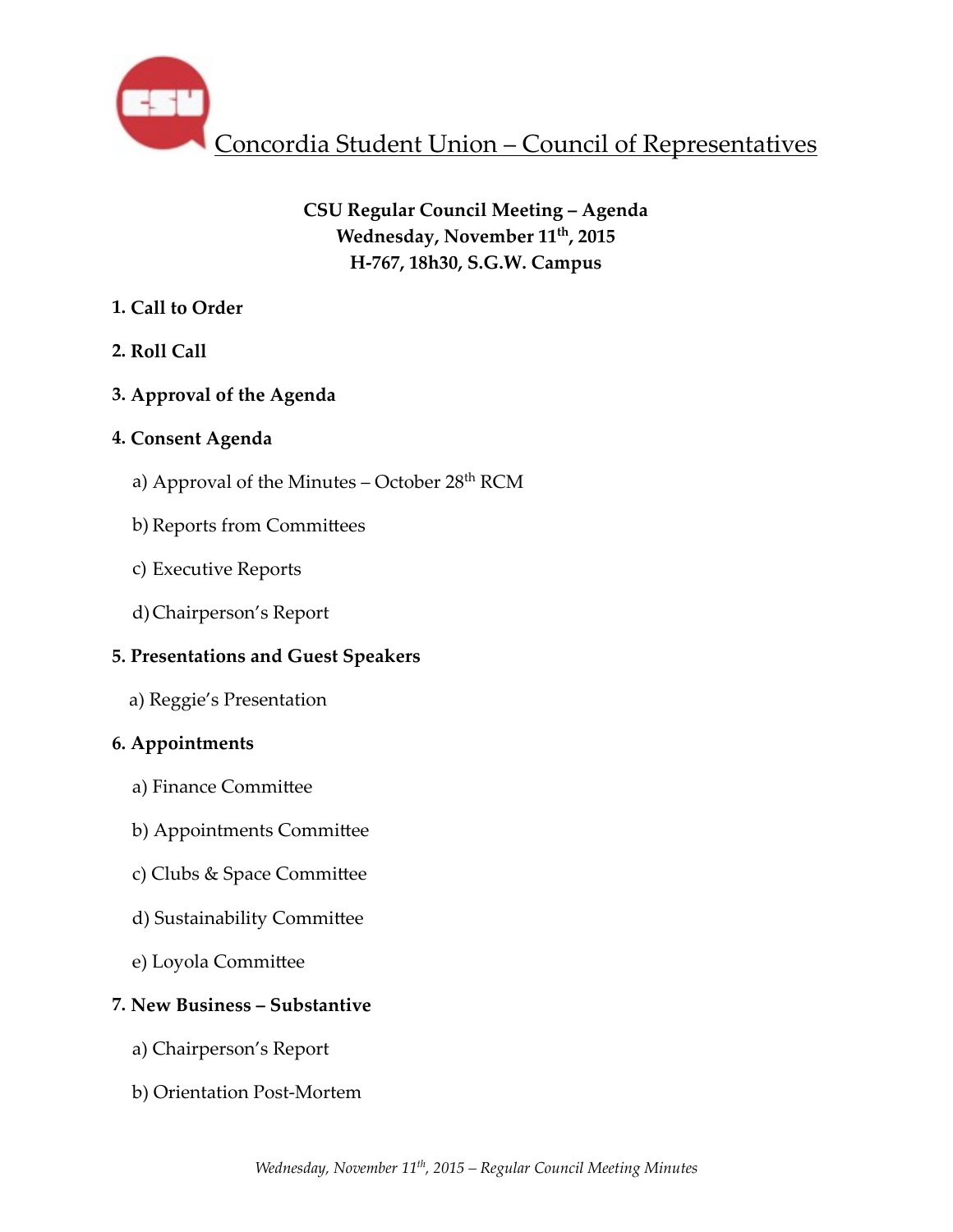

- c) Fall Reading Week
- d) Unist'ot'en Solidarity
- e) Rideau Institute Asbestos Report

# **8. Question Period & Business Arising**

- **9. Announcements**
- **10. Adjournment**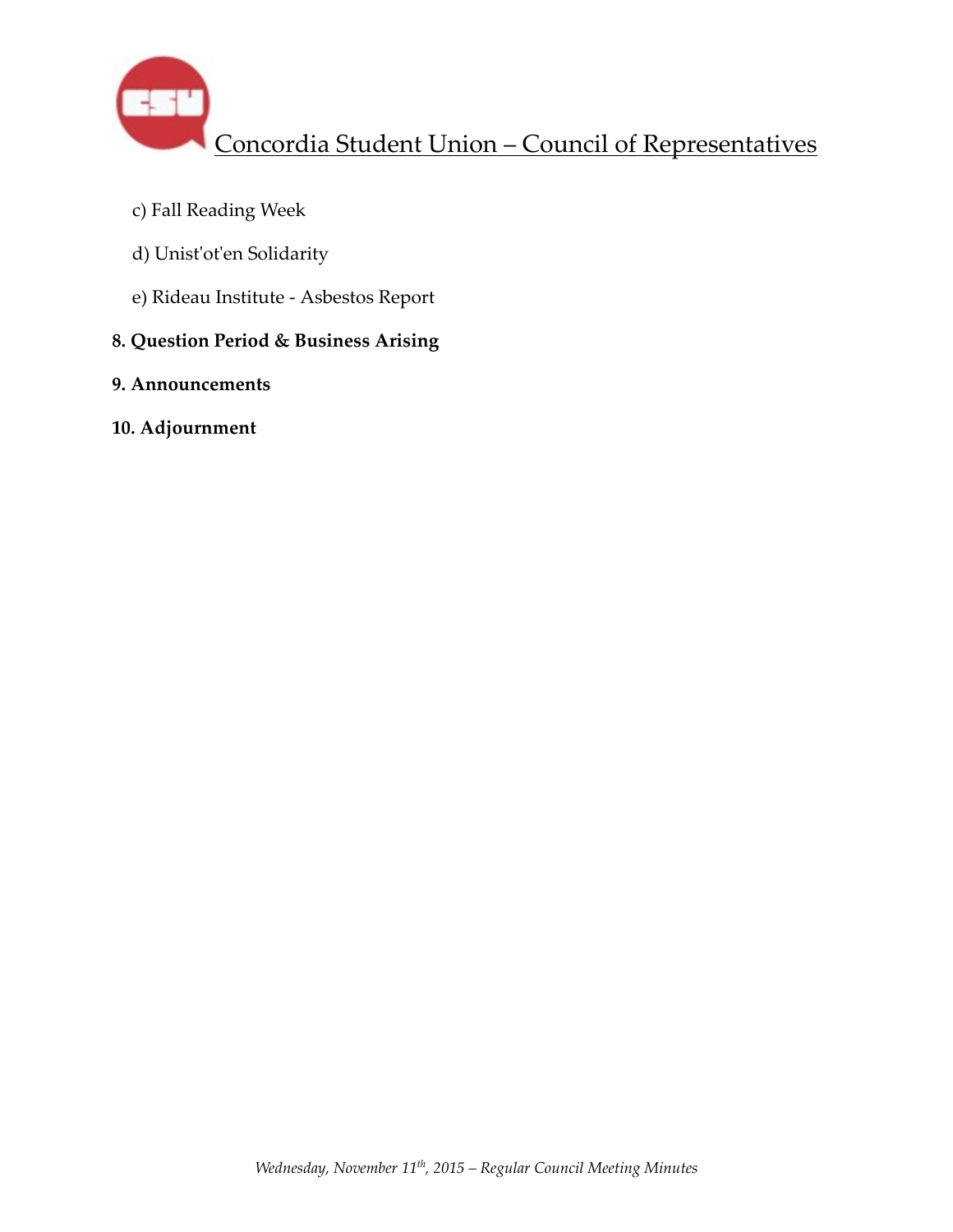

# **CSU Special Council Meeting – Minutes** Wednesday, November 11<sup>th</sup>, 2015 **H-767, 18h30, S.G.W. Campus**

## **1. CALL TO ORDER**

Meeting is called to order at 18h47.

We would like to acknowledge that Concordia university is on the traditional territory of the Kanien'keha:ka (Ga-niyen-gé-haa-ga), a place which has long served as a site of meeting and exchange *amongst nations. Concordia recognizes, and respects the Kanien'keha:ka (Ga-niyen-gé-haa-ga)* as the *traditional custodians of the lands and waters on which we meet today.* 

### **2. ROLL CALL**

Council Chairperson: *Mat Forget* Council Secretary: *Caitlin Robinson*

Executives present for the duration of the meeting consisted of *Gabrielle Caron* (VP Sustainability), *Lori Dimaria* (VP Clubs & Internal), *Marion Miller* (VP Academic & Advocacy), *John Talbot* (VP Student Life), *Gabriel Velasco* (VP External & Mobilization), *Terry Wilkings* (President) and *Chloë Williams* (VP Loyola).

Executives absent for the duration of the meeting consisted of *Anas Bouslikhane* (VP Finance).

Councillors present for the duration of the meeting consisted of *Omar Al Khin* (JMSB), *Rachel Gauthier* (JMSB), *Jana Ghalayini* (ENCS), *Sanaz Hassan Pour* (Fine Arts), *Lucinda Marshall-Kiparissis* (Arts & Science), *Adrian Longinotti* (Arts & Science), *Aloyse Muller* (Arts & Science), *Geneviève Nadeau-Bonin* (Arts & Science), *Terry Ngala* (Arts & Science), *Marcus Peters* (Arts & Science), *Jason Poirier-Lavoie* (Arts & Science), *Leyla Sutherland* (Fine Arts), *Michael Wrobel* (Arts & Science) and *Rami Yahia* (ENCS). 

Councillors absent for the duration of the meeting consisted of *Jenna Cocullo* (Arts & Science), Michael *Giesbrecht* (Arts & Science), *Faddy Kamel* (ENCS), *Benjamin Prunty* (Arts & Science) and *Fadi Saijari*  (JMSB).

**Chairperson**: I have received one set of regrets from Jenna. Michael Giesbrecht is asking for an excusal as he is sick.

**Chloë Williams** moves to excuse **Michael Giesbrecht's** absence. Seconded by **Terry Wilkings**. 

**VOTE** In favour : 12 Opposed: 0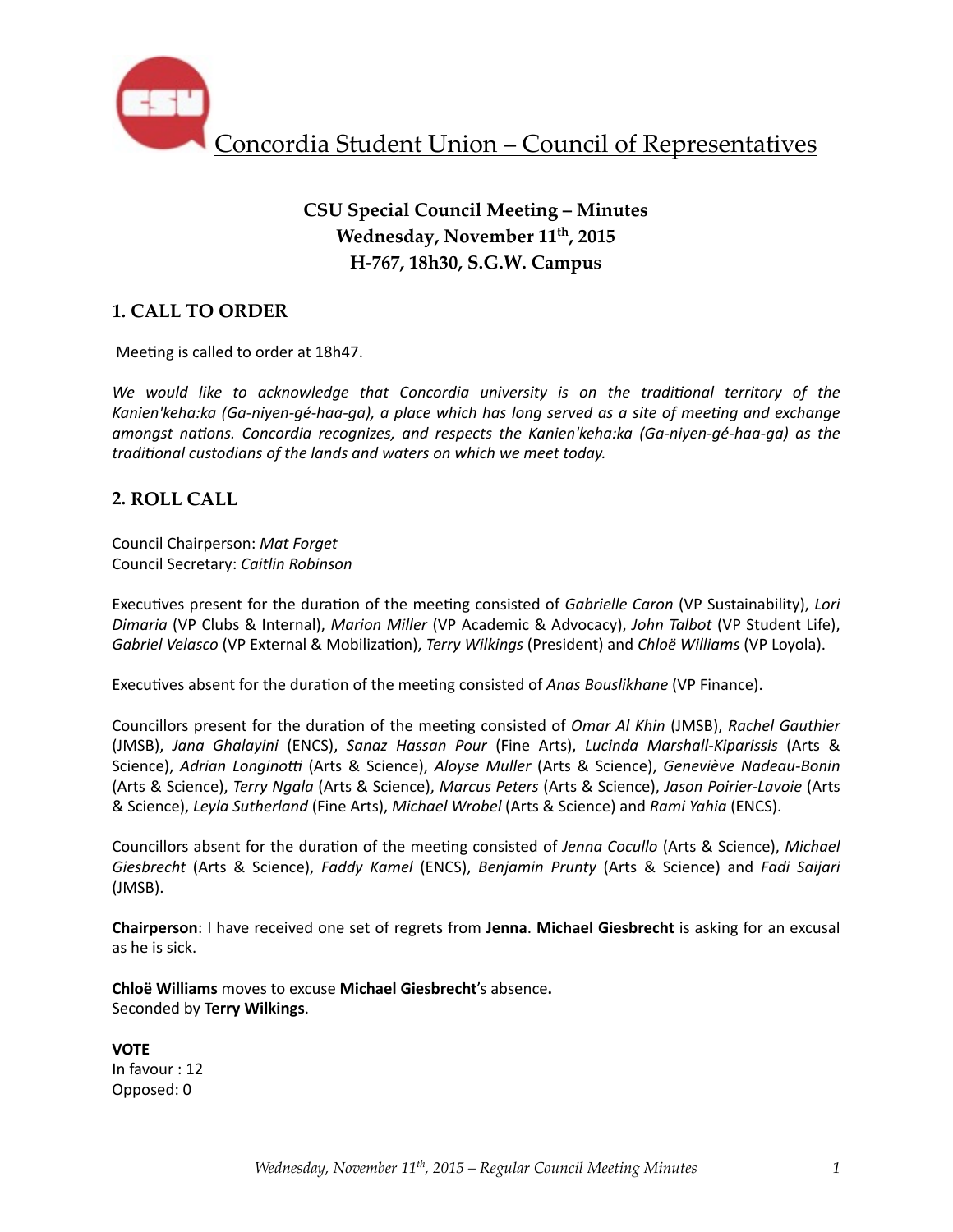

Abstentions: 0

*Motion carries.* 

Anas Bouslikhane: I would also like to be excused as I have a pretty time sensitive matter to attend to. I am here right now if you have any questions about the report or my activities. If it is alright with you all, I would like to be excused to attend to these matters.

Aloyse Muller moves to excuse Anas Bouslikhane's absence, and to waive the \$100 penalty. Seconded by **Jason Poirier-Lavoie**. 

**VOTE** In favour : 12 Opposed: 0 Abstentions: 0

*Motion carries.* 

### **3. APPROVAL OF THE AGENDA**

**Chloë Williams** moves to add 6. a) Finance Committee, 6. b) Appointments Committee, 6. c) Clubs & *Space Committee, 6. d)* Sustainability *Committee* and *6. e)* Loyola *Committee.* 

**Chairperson**: We will now vote to approve the agenda and all items under 4. Consent Agenda.

**VOTE** In favour : 12 Opposed: 0 Abstentions: 0

*Motion carries.* 

**Anas Bouslikhane**: On the finance side of things we have been working on the audit and will be reviewing it and bringing a more thorough review next meeting. Things are going well and are on point in terms of all budgeted and projected expenses and revenues. If you have any questions on the submitted documents, I am here to answer them.

**Terry Wilkings**: Just to note, in the up-to-date actuals, these are the closed books for the end of September. Since this meeting is happening on November  $11<sup>th</sup>$  and the documents were due on November 6th, the finance team could not close the books on the first week of October. We will be sending the closed books for the up-to-date actuals at the second meeting of October.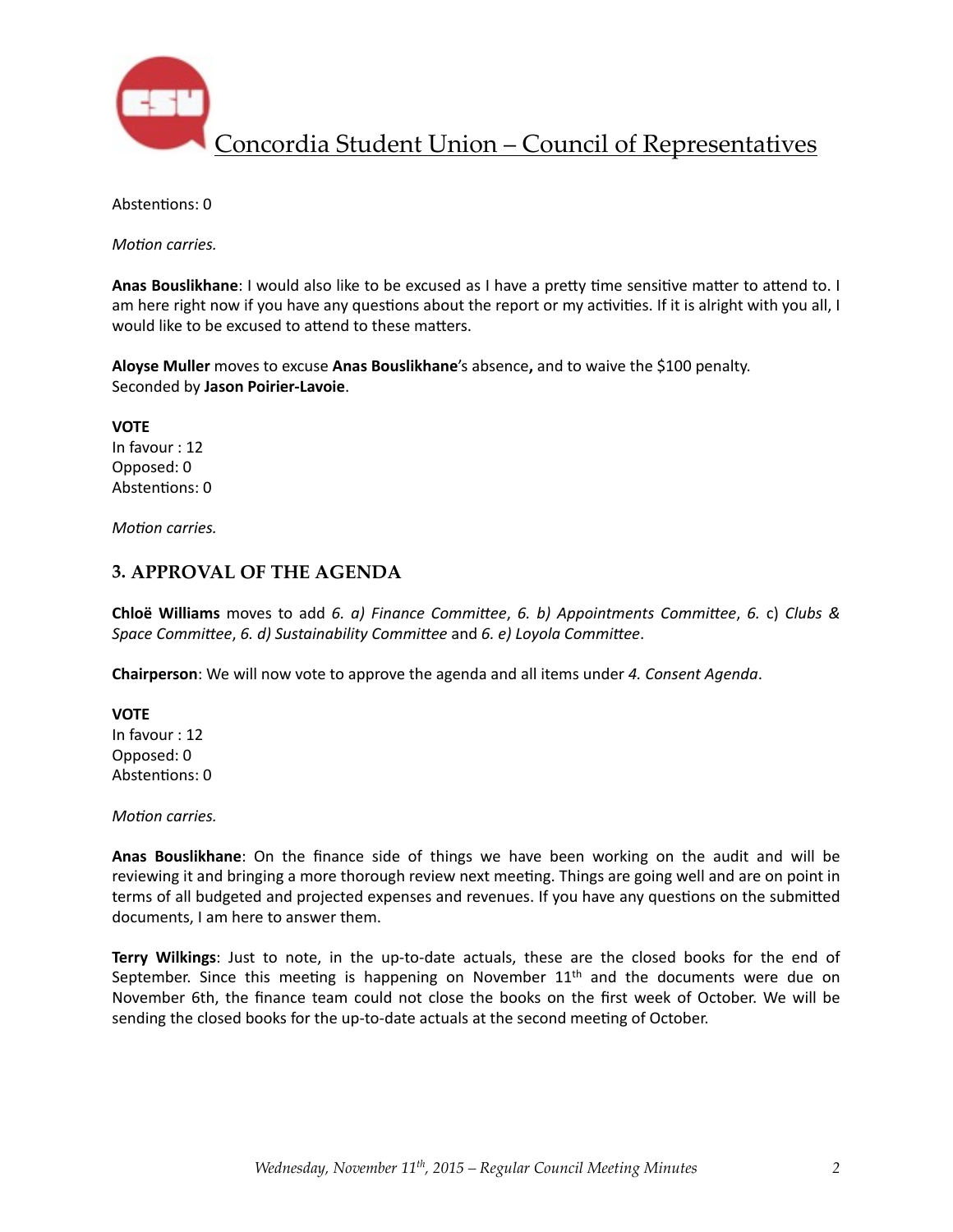

## **4. CONSENT AGENDA**

### **a) Approval of the Minutes – October 28th RCM**

**Ratified by consent.** 

### **b) Reports from Committees**

**Ratified by consent.** 

### **c) Executive Reports**

*Ratified by consent.* 

## **d) Chairperson's Report**

**Ratified by consent.** 

### **5. REGGIE'S PRESENTATION**

Lori Dimaria: We are going to talk about construction of the Hive and Reggie's and then going into more specifics about the Reggie's bar. When it comes to the construction, at the beginning we had the demolition phase. We will show you the difference and dramatic changes to come and the foreshadowing of a different philosophy and welcoming of this beautiful space. We demolished and gutted almost everything, making the space more open and vibrant and we have a new addition, which is window space. We did extensive renovations and remodelling of the wall to offer more light and to have a space which is more welcoming. Everything was gutted so we had to rebuilding over it. The floor took while to do. We have a kitchen now and the bar that is almost finished. Behind the scenes we had Robert, the CSU General Manager and Terry Wilkings. A couple of people not in this presentation but have been aiding in the process like **Chloë Williams. Marion** and **Chloë** have been helping in other aspects. **John** and myself are in the stages of finding ways to promote the space and how to make Concordia student life as vibrant as we can. As for the hiring process, the first step was to hire a general manager. That was primordial because she is the expert in a lot of areas and could give us her expertise. Melanie Desrosiers was hired around a month ago with **Terry, John**, myself, and our General Manager Robert, and she has taken the initiative to hire the bar manager and the kitchen manager. She looked into what characteristics were important in hiring a bar and kitchen manager and we had different opportunities to meet with the candidates and we made a global decision to hire Stephane Thibault and Kathleen Boswell as the bar and kitchen managers, respectively. We have sixteen (16) student positions for bartenders, servers, cooks and dishwashers. All of our team will be going through consent training and the Server Intervention Training (SIP) certification with the Centre for Gender Advocacy and the Dean of Students' Office. To give you a little background behind the brand and how we will be using it, back in the day the brand was the devil logo. When we look ahead, we have new branding – the R with circles and on the bottom is written "Reggies". The apostrophe was dropped from the name to comply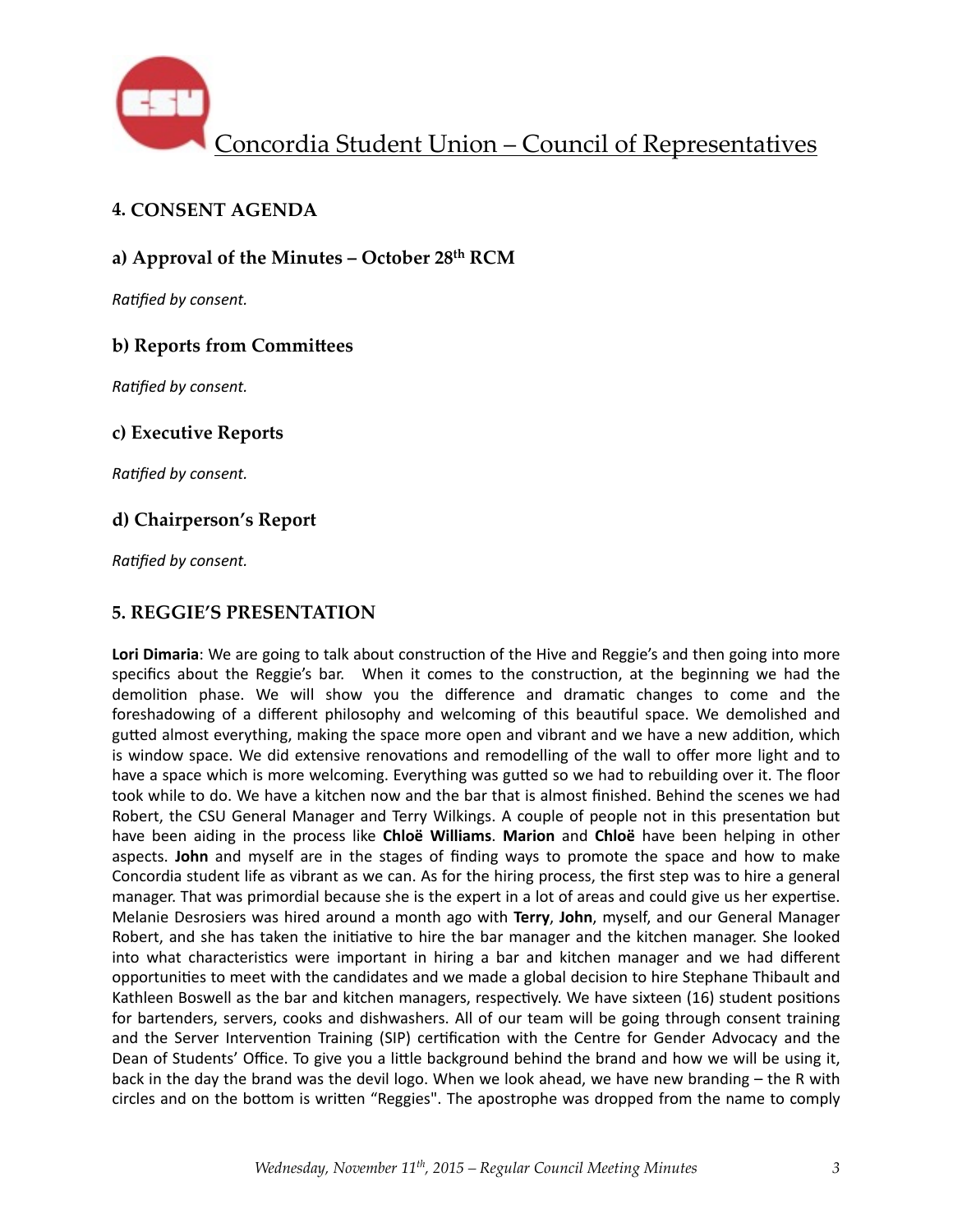

with French regulations. There are six  $(6)$  variations of the Reggies logo. What we are doing with the space is a painting and we will be incorporating art from students using whites, blacks, golds, greys and greens. We are complementing the menu with the silver, grey and black because we will have black and white staff uniforms. The logo is very bold and added some punch. We will see what the students say though. We have a menu called "6 for 6" which are six  $(6)$  different items costing \$6 tax-in. We have different options from vegetarians to meat options. We have a more extensive menu and we will be able to do more because of the renovations and because of what we put into the kitchen. The general manager and kitchen manager know this, and we have created a menu which represents that.

**Lucinda Marshall-Kiparissis**: Looking at the sample menu, at first glance fries do not seem like they should be the same price as a burger.

**Lori Dimaria**: The burger is a simple patty, not an extra large one, and everything is priced by the general manager to make sure everything is sustainable. The sweet potato fries are going to be a large portion.

**John Talbot**: To touch on that, the extensive menu is extensive and elaborate and intense. It is going to be really extensive. The kitchen manager just started and they are re-working that menu and what ingredients they will use, so we did not want to show an incorrect ingredient list. It is reasonably prices and based on the local market, and tons of stuff will be going on in that menu.

Lori Dimaria: There will be another burger on the extensive list which will be a massive burger. We will also have the vegan and vegetarian options.

**Terry Wilkings:** After extensive discussion, we have decided to include taxes in all the pricing as well.

**Geneviève Nadeau-Bonin**: Have the bartending and waitressing staff positions already been filled?

Lori Dimaria: Yes, we have hired the staff and we are ready now.

**John Talbot**: Consent training is Friday, and they will be in the bar Saturday training.

**Aloyse Muller:** What is the timeline in terms of opening?

Lori Dimaria: We will be opening by the end of the month, but the exact date depends on when the bar will be delivered to us by the construction team, Doverco, but we are ready now.

**John Talbot**: The bar will be opening with a soft launch style, and then once the staff begin to familiarize themselves with everything, then we will have a grand opening party. The soft launch style is good for the bar and food staff before we bombard them with patrons.

**Lori Dimaria**: Melanie did something where she hired people with tons of experience and people with very little experience since student organizations should be a place to acquire that. She felt training was necessary.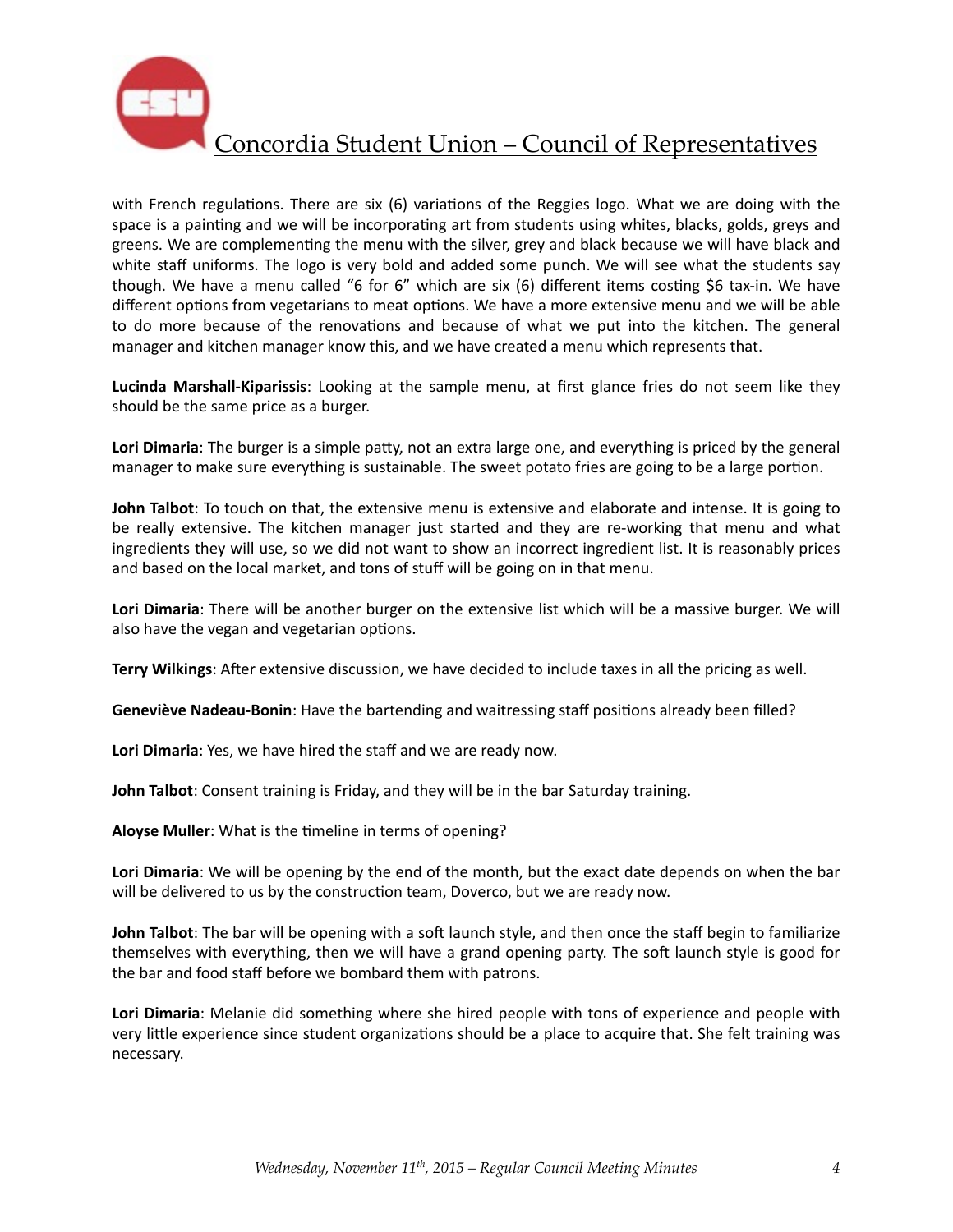

**Jason Poirier-Lavoie**: Do we have any expectations in terms of the line of products, drink-wise? What is our philosophy? Will it be breweries like Molson, or craft beer?

Lori Dimaria: We have a contract with Sleeman, so we have to respect that for now.

**Terry Wilkings**: We adopted this contract signed in 2011-2012, and the way the contract works is by volume. Unless we distribute the total volume stipulated in the contract we will be bound by it. The intention following the completion is to enter into a request for proposals and have a bidding. We would just like to have a more competitive approach for the next phase. We will still have ciders, wine and beer at the moment though.

**John Talbot**: The Sleeman contract is just for the draft beer, so all the bottles will be a different distributor more in line with the vision that the CSU has been speaking about throughout this year. We also have two (2) open guest taps, and I spoke about having the Brasseurs Illuminés having one of them for a draft of student-made beer.

**Jason Poirier-Lavoie**: If the contract is by volume, are we close to achieving it?

**Terry Wilkings**: We are probably going to be a year to a year-and-a-half with it, based on previous annual reports. It is difficult to assess and evaluate the integrity of the reports though, as the distribution was very loosely monitored. The time frame could be as low as a year though.

**Marcus Peters**: So you mean that the more people who drink Sleeman, the faster we will be out of this contract? 

**Lori Dimaria**: Yes. 

Adrian Longinotti: Besides providing serving for food and beverages, is there any other way that you will promote the Reggies brand?

Lori Dimaria: We will be offering the space to different student groups to rent free of charge. John is looking at finding ways to implement a concrete strategy for rentals, and as promotions we are also looking at selling sweatshirts, tee-shirts and hoodies.

**Terry Wilkings**: The producer for the attire is someone who makes them locally in the east end of Montreal. We are trying to develop a partnership where we use the proceeds of the sales to go to organizations such as Head and Hands. It will transition to a not-for-profit bar. We are trying to promote community cohesion and things like that.'

Jason Poirier-Lavoie: Could we choose to sell student-bottled alcohol outside of the the contract requirements? 

**John Talbot**: Good luck finding student-bottled alcohol. Quebec breweries and the like are being prioritized, however. Beau's is the type of bottles you will see.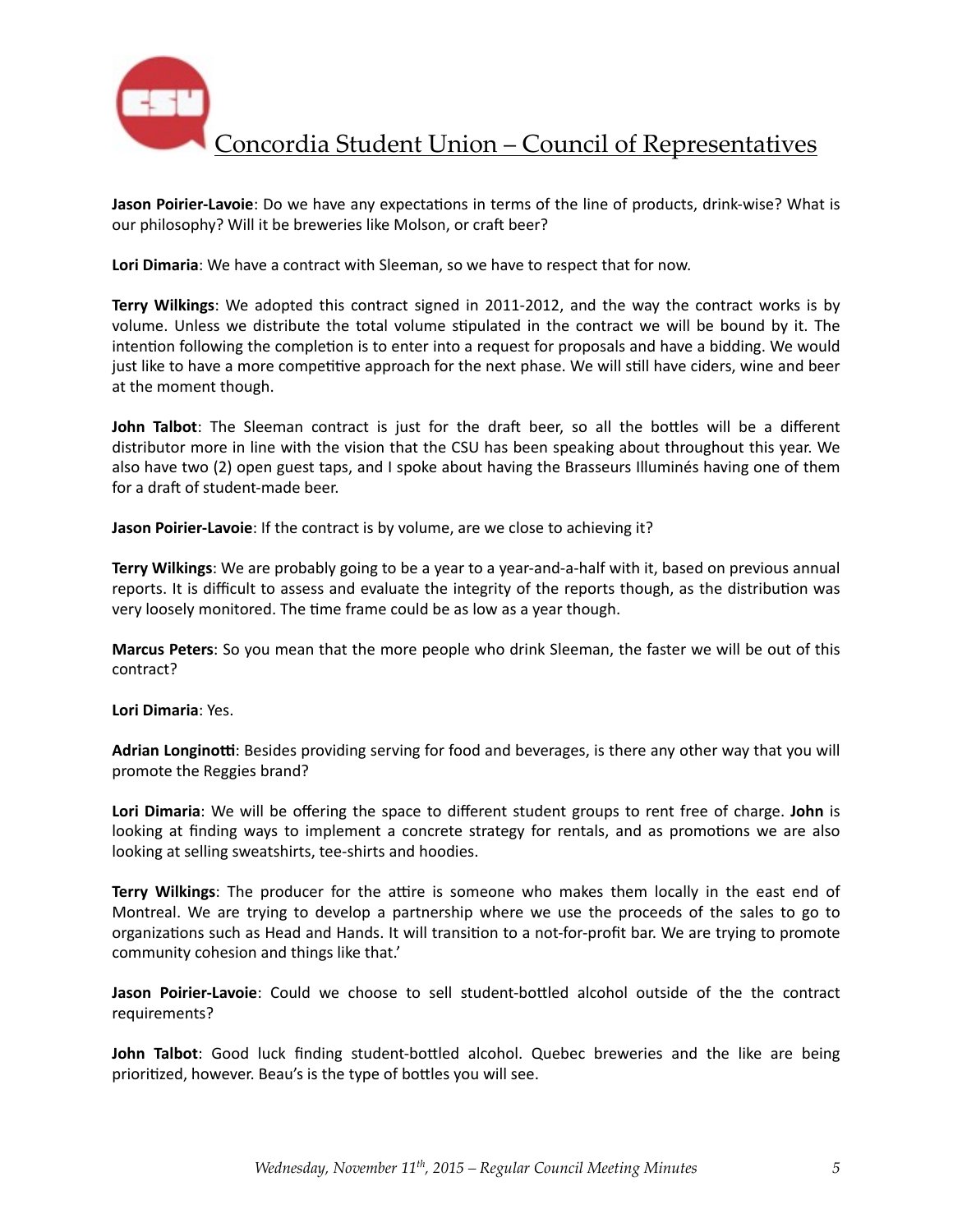

**Jason Poirier-Lavoie**: What is the ballpark figure for student association costs to rent the bar?

**John Talbot**: If you are renting Reggies as a whole, you would need to absorb the cost of security and other things. The booking policy is going to be a tiered thing. This will be coming out soon though.

Adrian Longinotti: While renting the space, is there going to be the possibility for student groups to have residency at reggies?

**John Talbot**: With the soft launch mentality, we do not want to immediately institute weeklies or monthlies, but there is definitely something coming in the new year.

**Terry Wilkings**: For the booking policy, we should have it prepared and distributed and operationalized by January.

**John Talbot**: So if you are excited, just start talking to people.

#### **6. APPOINTMENTS**

#### **a) Finance Committee**

**Chloë Williams**: We do have By-elections in-process, so I imagine that quite a few people will be running for the open Council seats so we do not need to fill these immediately. We have a position open on the Finance Committee, however, if you want to know about numbers or are an expert with numbers.

#### **b) Appointments Committee**

**Chloë Williams**: We have a seat open on the Appointments Committee. It is my committee and you get to do interviews.

#### **c)** Clubs & Space Committee

**Chloë Williams**: On the Clubs & Space Committee, you get to see all of the new clubs applying for club status and go over their budgets.

#### **d) Sustainability Committee**

**Chloë Williams**: On the Sustainability Committee, you get to ensure that the campus is sustainable

#### **e)** Loyola Committee

**Marcus Peters**: How many seats are open on the Loyola Committee?

**Chloë Williams**: There is one (1) seat open.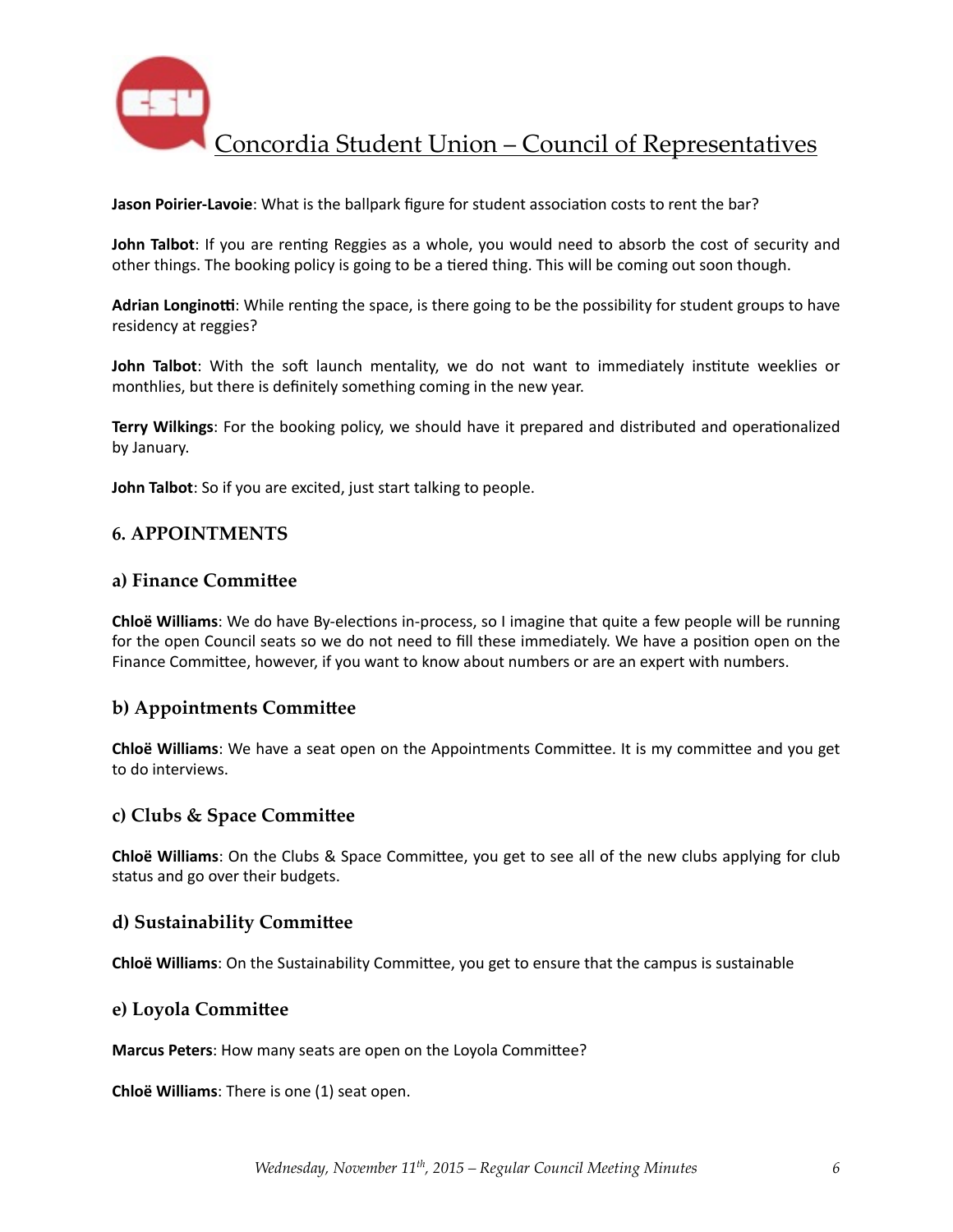

# **7. NEW BUSINESS – SUBSTANTIVE**

## **a) Chairperson's Report**

**Terry Wilkings**: A couple of weeks ago I was approached by our Chairperson, Mat Forget, and we had a discussion about a need at the Arts & Science Federation of Association (ASFA) for a Chairperson. There was a a meeting where they needed chairperson and Mat volunteered and the meeting went smoothly. I think that we can appreciate the collegial atmosphere that Mat is able to facilitate here at this board and basically if you read the Chairperson's Report, Mat is seeking to potentially apply as the Chairperson of ASFA on a more permanent basis. I felt uncomfortable providing some approbation in a unilateral sense, so I felt more comfortable bringing this to Council. Given the nature of how ASFA is kind of a moving target, I think that Mat would provide a bedrock of consistency and they would benefit immensely from it. He will remain the Chairperson of the CSU at the same time. Being a chairperson at ASFA, he would have access to closed session documents in a way that is non-traditional, however. I have strong confidence in his ability to not mix up the roles though. This is more just opening the floor and asking Council what they think. There is nothing in the Standing Regulations or Bylaws which delineates how to proceed. In this case, it does not fall into the jurisdiction of the chair.

**Chairperson**: As far as our regulations go, this seems acceptable though I thought it maybe unorthodox. As for ASFA's Bylaws, there are two things in particular that might cause issue as I am a previous CSU Councillor as an independent student, but they seem uncomfortable making the necessary adjustments or reforms in order to facilitate this process. I think it would be an interesting challenge to juggle two Chairperson positions, including ASFA, which has been a little contentious. I would look forward to the challenge but respect the decision that Council makes.

**Geneviève Nadeau-Bonin**: Speaking as an ASFA councillor at the moment, it was a delight having Mat chair the meeting. If you have ever been to an ASFA Council, it is long and disorganized, and people do not understand Robert's Rules. Having Mat there was very straightforward and he brought a lot of order. I am confident that Mat will be an amazing Chairperson and I do not think that it would be a nuisance having him chair another council. I plead you to consider this because we need a strong chairperson to direct the meetings.

**Marcus Peters**: I was also present at the meeting and it was a relief to see someone who knew what was going on. There are a lot of people in the organization who do not necessarily have as in-depth an understanding of Robert's Rules as Mat does. He dressed in neutral colours and settled all of the debates in the meeting, especially when he had to shut down on someone, which was actually me. Mat exercised his right as Chairperson to shut me down so it is nice to have someone with a little backbone and a firm understanding of Robert's Rules. As long as there are no Bylaw or Standing Regulation issues it should be a great opportunity for ASFA.

Aloyse Muller: I have not had the chance to go to many ASFA Council meetings, but from what I have seen and heard, a permanent chair is needed. This should not be something which becomes a rule, but it is a good thing and needed.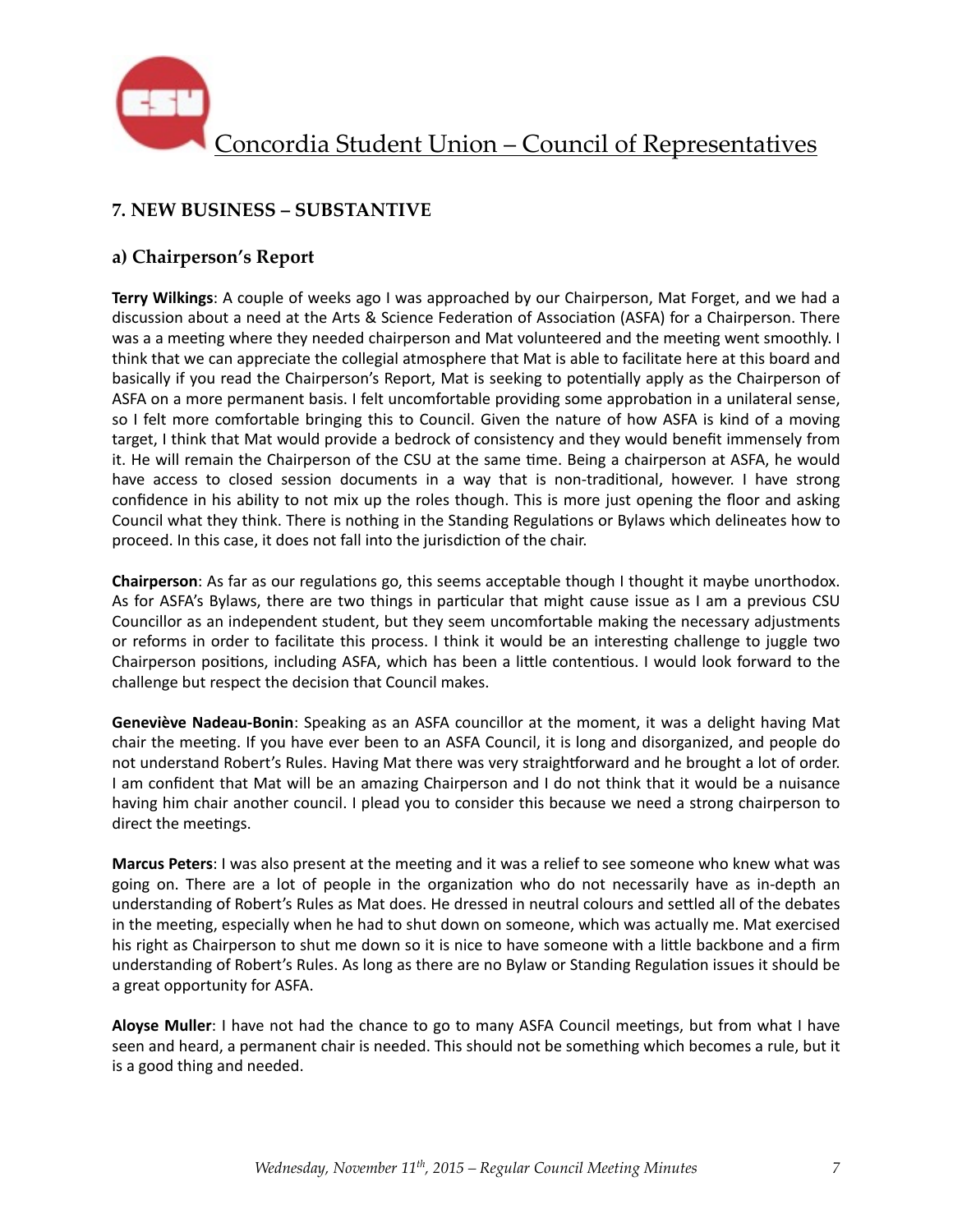

**Jana Ghalayini**: Have you considered being the Chairperson of other associations like maybe the Engineering and Computer Science Association (ECA)?

**Chairperson**: ASFA was brought to my attention, but no, I have not shopped around for other positions. I would consider what people bring to me as a compliment though.

**Lucinda Marshall-Kiparissis** moves that council support support Mat Forget's application to the position of Arts & Science Federation of Associations (ASFA) chairperson. Seconded by **Marcus Peters**. 

**VOTE** In favour : 12 Opposed: 0 Abstentions: 0

*Motion carries.* 

**Chairperson**: I will let Council know what comes of this decision.

**Marcus Peters** moves to take a ten (10)-minute recess. Seconded by **Jason Poirier-Lavoie**. 

*Meeting enters recess at 19h28.* 

**VOTE** In favour : 12 Opposed: 0 Abstentions: 0

*Motion carries.* 

*Meeting reconvenes at 19h46.* 

## **b) Orientation Post-Mortem**

**John Talbot**: The Orientation post-mortem is supposed to be presented to Council every year. The document presents the staff, the budget and the costs. I sent it out a little late, but since it is 55 pages long, I will present it. Usually the graphic designers make the formatting intense and beautiful and the presentation great, but I did this myself for some reason. We were under-budget in terms of staffing and general expenses. I have the total revenues, including the \$105 000 that the CSU itself puts towards Orientation, along with how much we spent. All of the Orientation staff together cost \$36 164.99, including the coordinators, the production manager, the general staff, the staff coordinators, and the bar, food and logistics staff coordinators. We managed to stay \$39 327 under-budget, though the final numbers will vary slightly because of reimbursements and tax costs. We are really proud that we could do this, considering that the budget is usually absurd. We still held twenty-one (21) events in a span of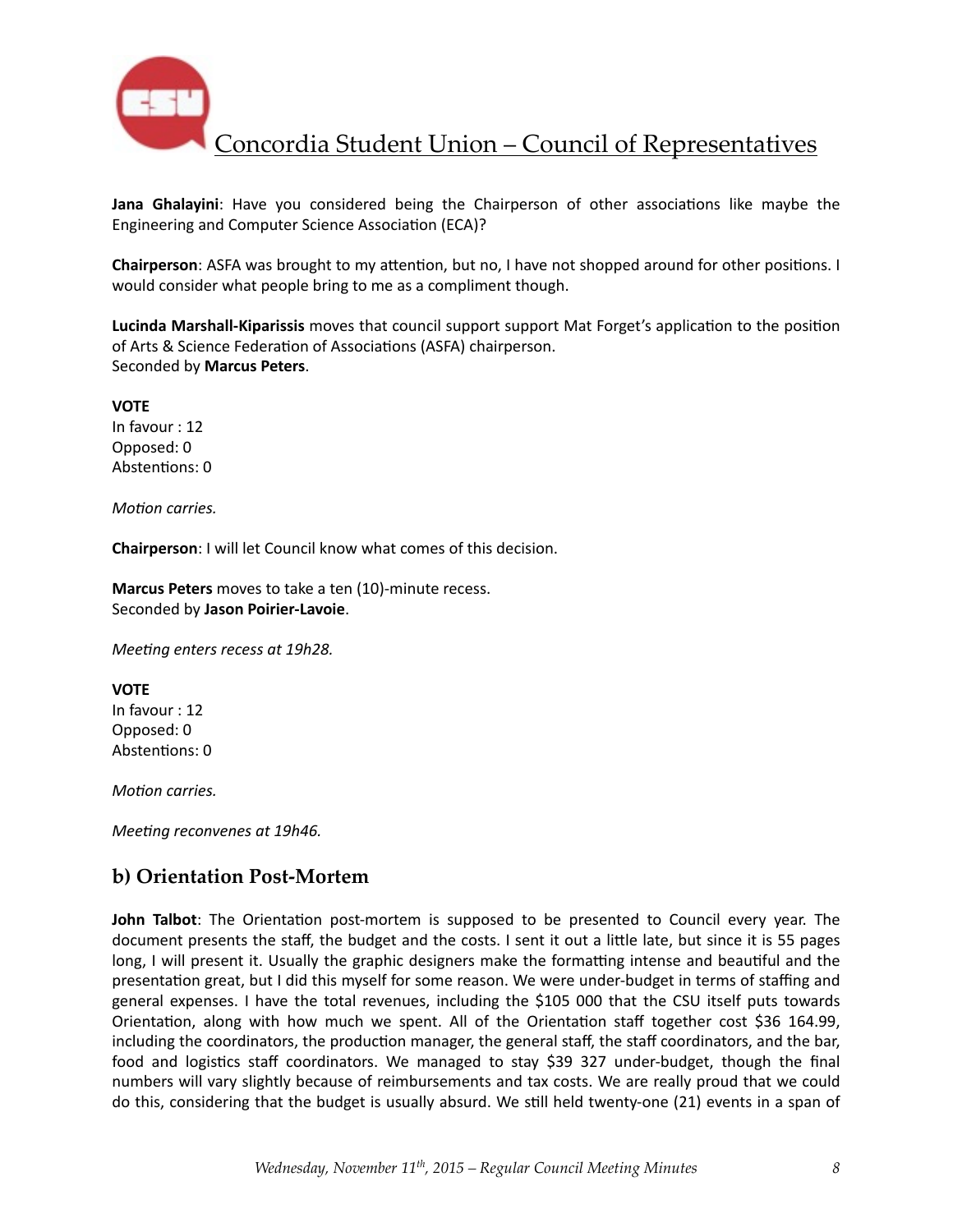

two (2) weeks, and had two (2) significant concerts instead of just one. We spent significantly less money than the CSU has in the past.

Aloyse Muller: Is there one category of spending that significantly impacts this number and makes it lower? 

**John Talbot**: Two years ago the cost of the final concert was double what my entire budget was. We looked at the amount of food ordered and just ordered half of that and halved the prices. We ordered less merchandise but it cost us the same amount because it came from a more equitable space. For the Community Street Fair, we spent a bit more than we thought, but it was awesome. For the Clubs Street Fair, a lot of the costs saved were from the fact that every club was giving money to do things. For the Chalk Up the Block, which was used to promote the daycare, we bought chalk, skipping ropes and bubbles. For Swing Night, we went a lot over-budget because we forgot about getting a sound system so we had to hire someone to come in and run the production.

**Gabrielle Caron**: About Swing Night, it was not just a matter of forgetting, but was originally to be held at another location and then we had to do it outside. It was not in our projected plan to have a sound system because was supposed to be on the eleventh floor of the EV-building.

**John Talbot**: We got a booking confirmation then an un-booking confirmation and did not understand what this meant until much later, so basically they double booked us.

**Marcus Peters**: You did not budget for the fanny packs. Could you expand on this?

**John Talbot**: The Housing and Job Bank (HoJo) came to the CSU because every group was putting papers with information on it, and after looking through a catalogue of promotional materials, they chose fanny packs and then we just went ahead and got them because we were already \$15 000 under-budget. Even without the revenue, we were already under what we expected to spend. The Fine Arts Student Association (FASA) gave us a contribution to be a part of the concert. I reached out to every faculty association but a lot of them like the ECA and the Commerce and Administration Students Association (CASA) were done with their frosh. We got a Community Orientation Initiatives (COI) grant but got 50% less than expected. The Sustainability Action Fund (SAF) revenue went towards our mugs.

**Jana Ghalayini**: For the Loyola event, what happened? Was anything purchased for it?

**John Talbot**: It rained. We took the \$500 and gave it back to Chloë, the VP Loyola.

**Jana Ghalayini**: Are the alcohol permits different? The price is different – \$88 versus \$86.

**John Talbot**: There were three (3) permits for open air pubs. The \$2 difference might just be a mistake though. Security is also expensive.

**Marcus Peters:** Were the mugs a tasteful critique of consumerism, or were they the size that they should have been?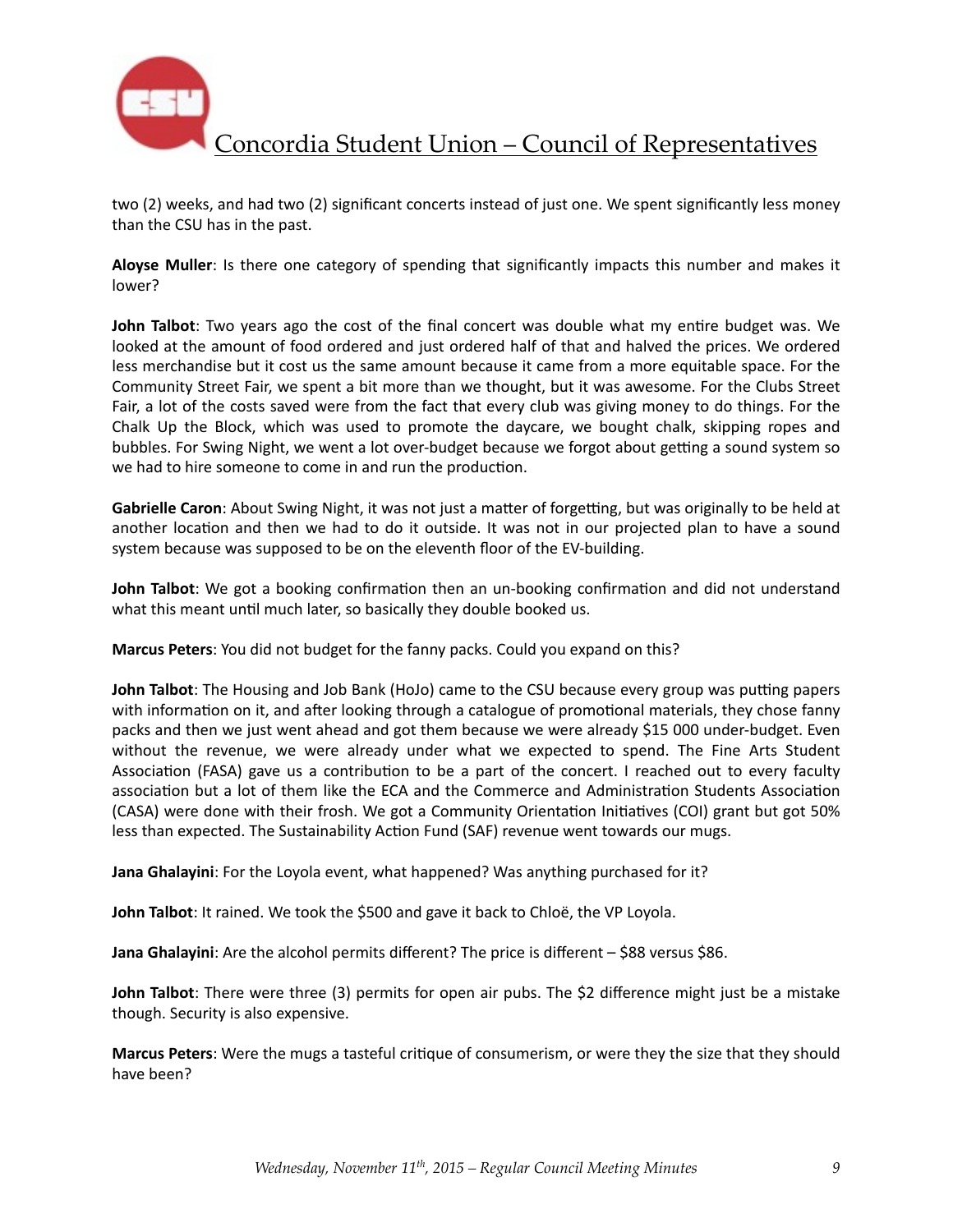

**John Talbot**: The mugs were super expensive because promotional materials are insane. We tried to go through organizations like the Sierra Club and more locally sources places. When we tried to get enough mugs, the mugs from these types of organizations are like \$7 per mug. One of my recommendations was that promotional materials be scaled back. In both Charles and Katrina's documents, mugs were something that became a hassle.

**Rachel Gauthier:** What is the affiliate costs to mugs?

**John Talbot**: These are costs like customs and having a customs inspector inspect it. If something comes through customs it has to be inspected. The Orientation timeline was a godsend for my team this year. We would check things off as they came. We had an extra week because of Labour day and that saved us. Next year's team can use this knowledge. I ran into some issues with the post-Orientation timeline, however, with everyone clocking out once it was over.

**Terry Wilkings**: This year you went with having three (3) coordinators instead of two. Could you explain that? 

**John Talbot**: In the past there has been Internal and External Orientation Coordinators working 35 hours per week. They started in June and then we hired a Sustainability Coordinator starting in July. For the staff management we decided to go with a new strategy of hiring three (3) staff coordinators instead of two (2), thinking one for food, one for the bar and one for logistics. In theory, it sounded like a great idea but it turned out to not be as there were many overlapping roles. It would be easier to have general coordinators with specialized roles. The only way that this worked was with the bar staff because they had to be SIP certified and I did not have to pay for too many SIP certifications. This created a structural and safe environment and they became very familiar with their bar stations.

**Marcus Peters**: You have in the notes that the community outreach letters were finalized for new students. Do we have a mailing list for students recently registered at Concordia?

**John Talbot** We did not do the physical mail-out because you are supposed to do that earlier since addresses change from old addresses to new addresses with students moving to Montreal for school. I was able to request the list through the Dean of Students' Office. We decided that it was non-sensical since so many addresses would have shifted at this point. We had free welcome coffees which went super well and people really liked the mugs. Reggies and the Hive were under construction though, so we had no storage for anything. Every morning we had to open Reggies to get the coffee and then open the CSU offices to get the stuff that the staff needed. Way too many people were needed to be involved in this process. It was awful to deal with and came as a hindrance to everything. The open air pubs went super well, though we expected a turnout of 350-400 people and it was more around 250. We attribute this to both the Hive and Reggies being under construction so we had no visibility despite the signage. The second week though, people made their way though. Our recommendation is that the Orientation staff work with other faculty associations and clubs. As for the Modest Mouse show, we got so lucky with CJLO hooking us up. It was sold out at Metropolis and they were down for us to be co-collaborators. They took care of everything and the CSU logo was all over the city. The only bad thing was that the last day tons of people showed up to our offices and we had run out of tickets. I was trying to contact Blue Skies who would have only gotten them to us by 18h00, at which time the CSU offices would be closed, so I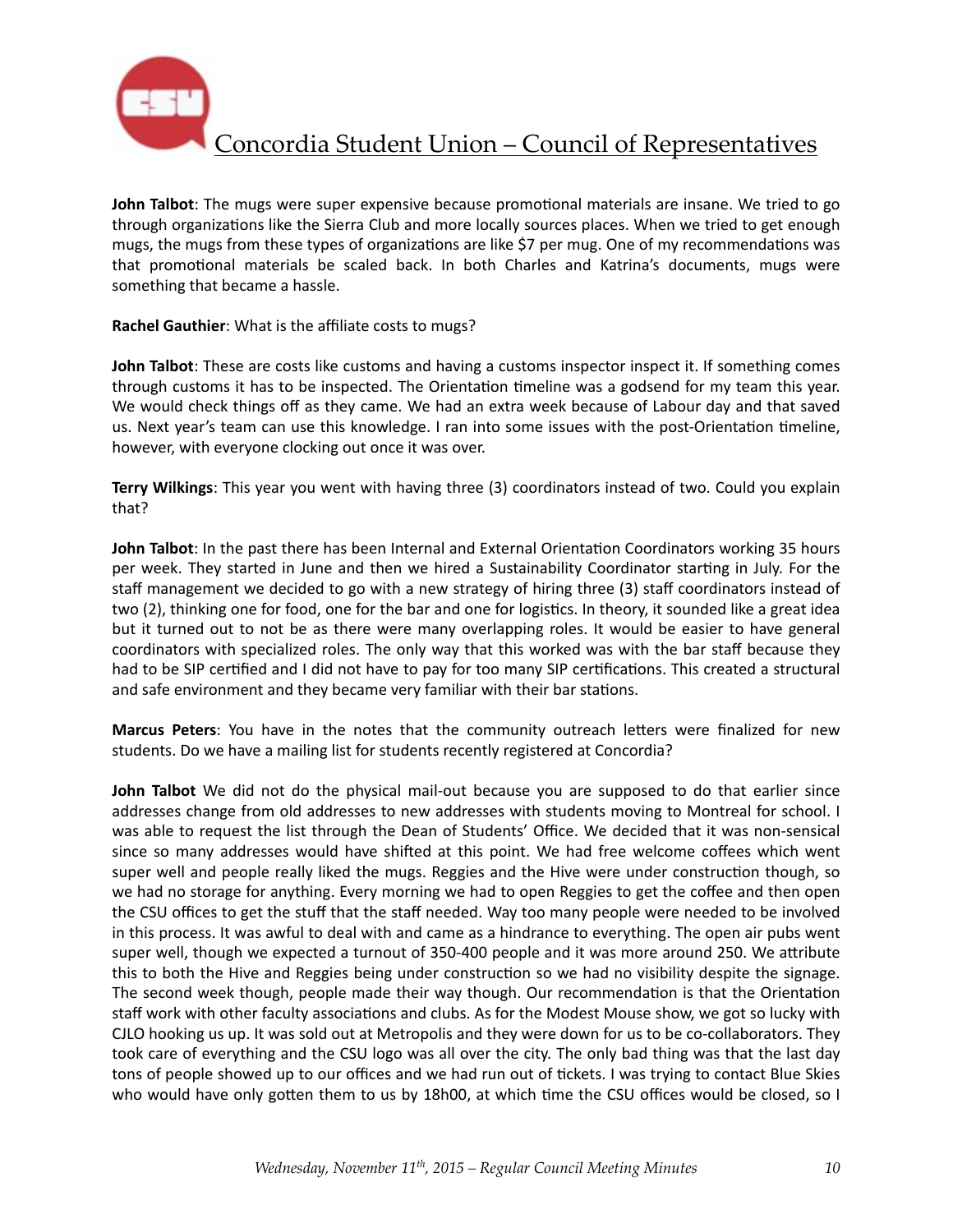

had to tell people to buy the full-price tickets. Also, the CSU Community Street Fair got rained out way too early. For the Burritoville Live event, we were doing a live broadcast with CJLO and they got the local bands playing our final concert to do on-air interviews and I got to do one as well. We were informed of the legal capacity of Burritoville a week before the event, however, which is extremely low so we did not advertise as much. In retrospect, we should not have done that. The turnout was much lower, maybe 200 people throughout the night. For the Clubs Street Fair, this should have been more organized but the attendance was super high anyway with people running around trying to find tables. For Swing Night, our recommendation is do not try and compete with Frosh. This was an amazing event, but there were four (4) other events happening at the same time. We decided to promote to the Beach Party people but they were getting off the buses and throwing up and we did not want them at our event. So many people showed up for the Open Mic event, it was great and people played music until 23h00. I attribute this to advertising free lunches and the residences. For the Act Against Austerity event, around forty (40) people showed up, but it just got buried. For VA Day, we were criticized for forgetting about the Visual Arts (VA) Building. Not that many people showed up, but tons of people walked by and then left because there was a \$1 fee. The Electronic Music Association of Concordia (EMAC) organized all of these rad bands and attendance super good. For the final concert, we assumed that it would be super exciting and it did not necessarily work out. We had about 600 people at the event but the capacity was 750. Pop Montreal was happening when Orientation ended so we were not able to book any venues in the city. I think that the lack of hype was because we had Modest Mouse on the first day and then this was just the final day. Everyone was drained by the fact that this was after Orientation week, on September 25<sup>th</sup>, but everyone who went had a really great time. The Orientation information booths were great and we gave away tote bags. Loyola was not as well organized, however, because we had staff running it. Our recommendation is to have people at the booths who actually know Concordia and CSU things. At the final concert, the local artist just stole the show.

Lucinda Marshall-Kiparissis: DJs actually do enjoy doing the work, but thank you for asking for respect. For the Community Street Fair, I know that it is unavoidable when rain happens, but could you foresee any alternatives? For some groups this is the only chance at exposure they have. This is their loss of exposure. 

**John Talbot**: We also booked the EV atrium as a backup, but they said we could not. We thought about moving to the seventh floor of the Hall building, but logistically it was absurd and would have taken three (3) hours to move everything. More collaboration with other clubs and events would be good so that these groups have more than one day to showcase themselves.

Lucinda Marshall-Kiparissis: I agree to minimize cross-over with other student group events, but if it is the first few weeks of school there will be something happening every day. I think that it is more about not choosing when a really popular event is happening, or just doing it when fewer events are being held. 

**John Talbot**: We chose to do our first big event when other events were. Every single one of these had overlap, but our recommendation is to not compete with the huge ones.

**Marcus Peters**: I do not see any line for closing down MacKay street. Did it cost anything?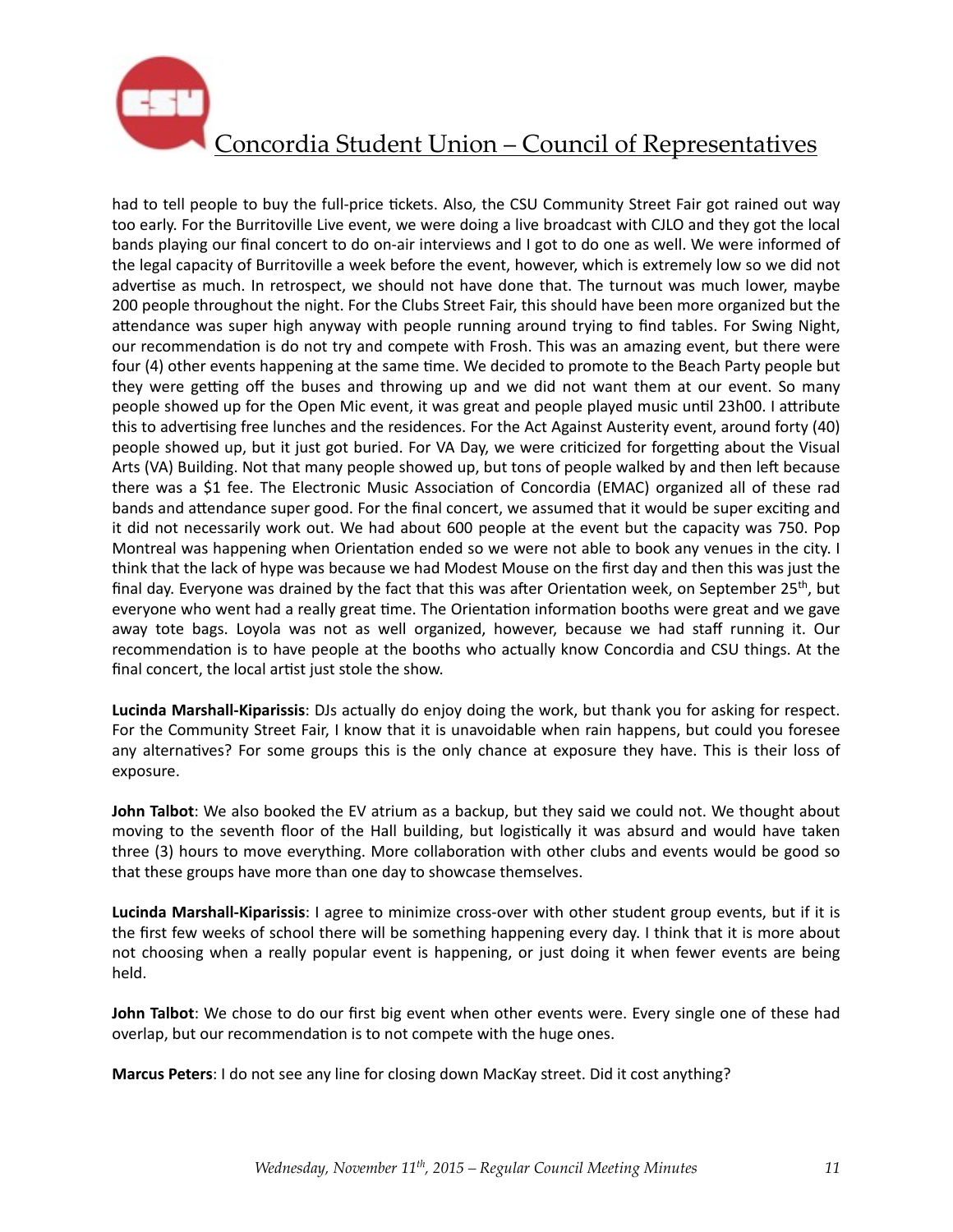

**John Talbot:** The street closure is a huge process and costs money.

**Marcus Peters**: For recommendations saying that Orientation's length should decrease by one week and that there should only be one concert, you are already a lot under-budget. Do you think that this is what the budget should be?

**John Talbot**: I think it is what our team's vision was. We did not think that it was necessary to spend extravagant amounts of money on events. I do not think that they need to cut it down, but \$100 000 is a lot of money to plan events. I would recommend the same amount, or if they cut Orientation down to a week, to but the budget cut it in half. I have no idea how past executive teams went 75% over budget.

Geneviève Nadeau-Bonin: About decreasing the length of Orientation to one week, you said that a lot more students come to the open air pubs on the second week because they knew about them then. Many more students come to events on the second week because they are more organized. Do you think that it would hinder attendance to have this?

**John Talbot**: I see how that could happen, but with all the hindrances we faced and the fact that Reggies will be open, I think that you could do it or space things out. The process would be easier and less hectic, especially focusing the brand on new and returning students and the community at large rather than another Frosh place. As for inventory, we needed a freezer on the seventh floor of the Hall building and then another one, and we had to go into Reggies while building it. Hospitality Concordia is not hospitable during this time of year. They helped us get through things though. We did not get the eleventh floor of the EV-building booked. We were not able to get alcohol permits until super late. We had to go six  $(6)$ times throughout Orientation to the Régie des alcools office to ask for it physically because only two (2) people in Quebec distributing permits like this. This type of year all of the student groups are applying for them and they do not look at them until you call them and they give it to you. We ran out of pickles and sauerkraut. The beer was St-Ambroise and we it at \$0.80 a bottle. We said that we did not want a sponsorship but they gave us the discount price anyway. Radios are expensive. For the car and truck rentals, in past years they had multiple vehicles. The mugs were super difficult and the people we went with were a Sierra Club approved organization. Frisbees were 100% union-made with recycled plastics. The university was helpful in setting up the banner. We went with a no corporate sponsorship vision and the CSU logo and "Take Action" was there with no other logos. From the general community, we needed a petition from local residents approving this. Booking the final concert, this agency group was super nice because we wanted to book one of their artists, but when they made a mistake they started being not so nice. When we refused, they were not super nice to us. It was a frustrating process and we learned that Pop Montreal monopolized the city on this date. The artists we originally booked had to cancel because we changed the date. We booked local acts and they stole the show. There were ten (10) logistics staff members, seven (7) bar staff members and five (5) food staff members, along with an internal and ext coordinator, and then me. Having the three (3) separate groups made them all learn about each other and be more of a unit. Their availabilities kept on changing until Orientation started though, and that was hectic. We had all of the staff leaders send out questionnaires to all of the staff about the CSU as an organization and how their time was working for the CSU, and there were some critiques like not having bottled water. Overall they were very reflective and positive in nature though. Some people were trolling us, saying there were too many man-buns. These documents are all available for next year's team to better prepare themselves. That drive has all of the contents of last year and the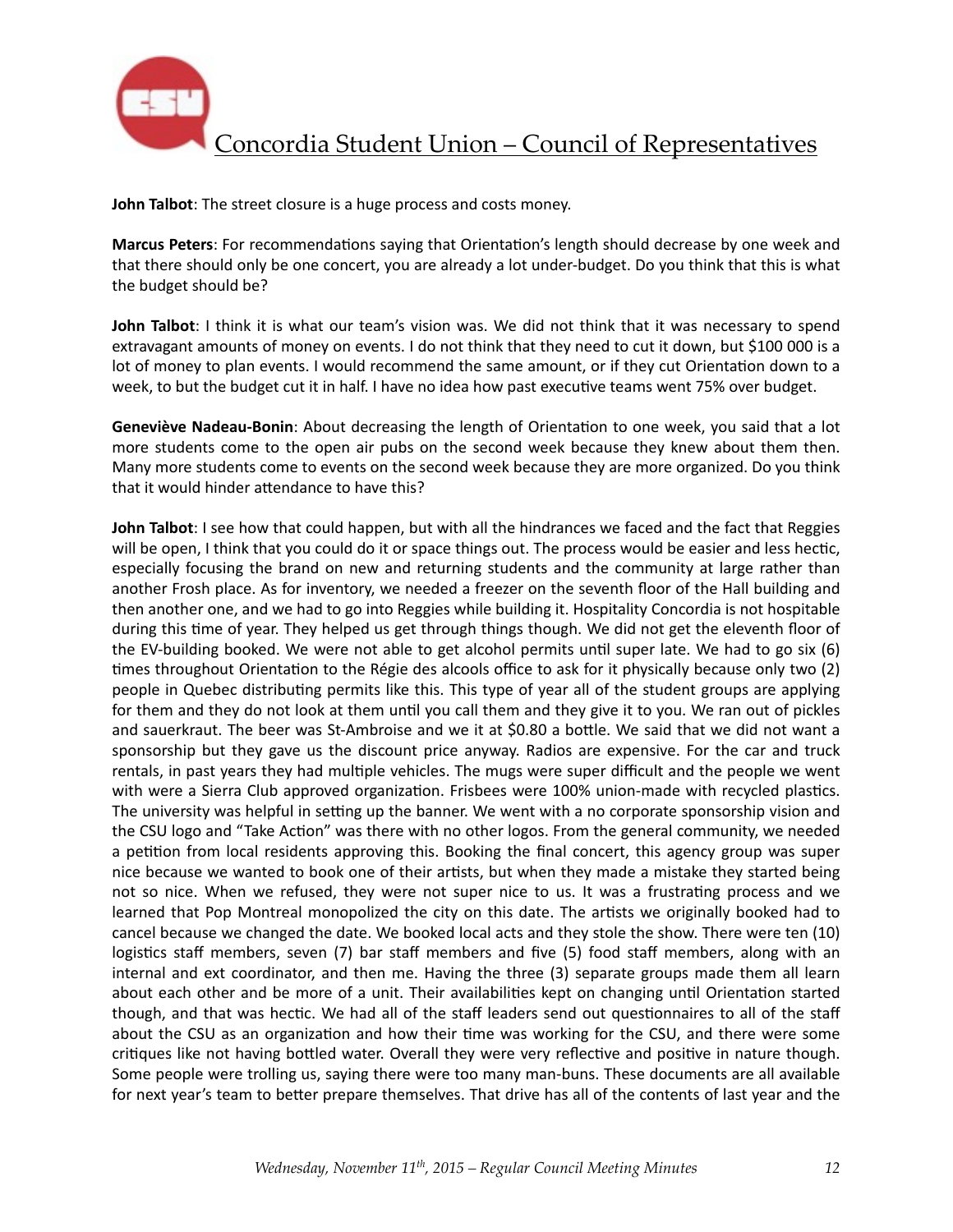

year before that's Orientation. Gabrielle and the Sustainability Coordinator spearheaded an initiative where they had waste-buster volunteers and had a coherent vision. We had our sustainability person do all of the merchandise purchases to make sure that they fell within our sustainability framework. They did waste audits too.

Gabrielle Caron: Each volunteer who did over fifteen (15) hours will get this on their co-curricular record. Jeremy worked really hard with me and the whole team and the waste audits were quite successful as well. We looked at what last year's staff did and the waste audits they did and compared and contrasted. The numbers were quite good, especially with the clubs fair.

John Talbot: Although Jeremy's portfolio was Sustainability Coordinator, our External Coordinator got into law school and clocked out and he took on full-time shifts and managed both of the roles.

### **c) Fall Reading Week**

#### **Marion Miller**:

WHEREAS most Francophone post-secondary institutions in Quebec include within their Academic Calendar a Fall semester Reading Week;

WHEREAS a mid-term break can be beneficial to the mental health and academic success of Concordia students:

BE IT RESOLVED THAT the Policy Committee, in consultation with Academic Caucus, review the merit of implementing a Fall Reading Week at Concordia and bring their recommendation to Council.

#### Seconded by **Sanaz Hassan Pour**.

**Marion Miller**: We can discuss whether this is of interest to be investigated further by the Policy Committee and Academic Caucus. I am bringing this forward because several individuals have contacted me, including representatives from ASFA. Since this came up a few times I thought that I would bring it forward. Many students coming from Francophone CEGEPs are surprised because francophone CEGEPs do have a Fall reading week and several Ontario schools do as well.

**Lucinda Marshall-Kiparissis**: If a reading week were to be added, would the semester start earlier or the course loads be shortened?

**Marion Miller**: At certain institutions like Université de Montréal and UQAM, they start a few days earlier than we do as we usually start after Labour day. I do not think that it would be up to us to see where the days were made up, it would depend on the academic calendar and how it could be shifted.

**Michael Wrobel**: Has Concordia ever expressed a reason for why we do not have this?

**Marion Miller**: This is something that we should investigate if it goes through the Policy Committee. I have not yet dug into exploring this.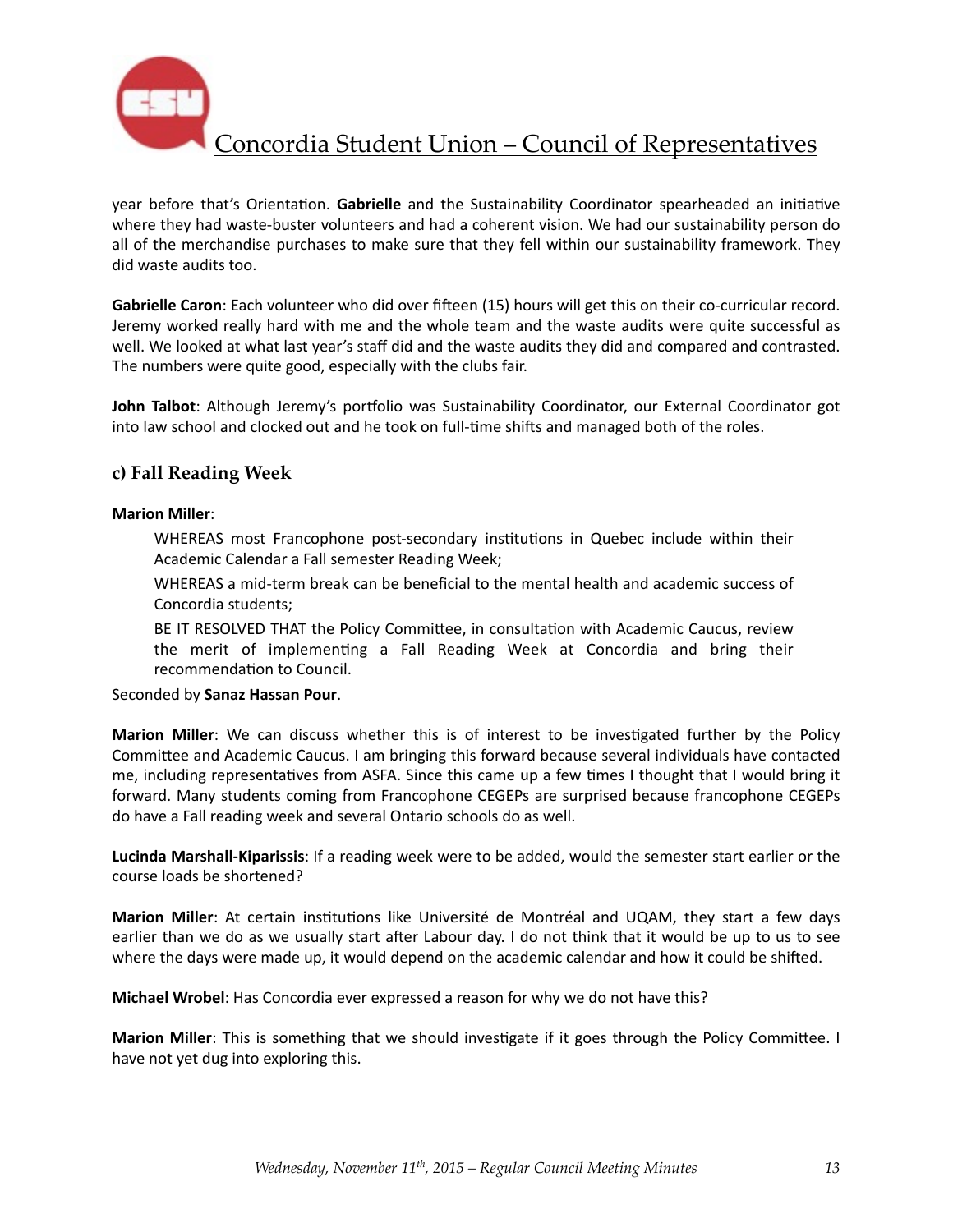

**Geneviève Nadeau-Bonin**: This is really great that others have commented on this. Out west, most universities and colleges have a reading week in the Fall. I think that it would be worth it. Logistically speaking, a lot of other universities start and end earlier than Concordia but have a reading week.

**Marion Miller**: Just to note, I did not put a timeframe on the motion that the committee bring a recommendation by a certain date. We do have a couple of things on our plate at the Policy Committee already. 

Marcus Peters: Whatever the discretion of Policy Committee is in terms of timeline should be fine.

**VOTE** In favour : 14 Opposed: 0 Abstentions: 0

*Motion carries.* 

### **d) Unist'ot'en Solidarity**

#### **Gabriel Velasco**:

WHEREAS Wet'suwet'en territory, including Unist'ot'en territory, is sovereign territory which has never been ceded to the colonial Canadian state;

WHEREAS the Wet'suwet'en are not under treaty with the Canadian government, and therefore their territory is and always will be free, and belongs to the Wet'suwet'en people alone;

WHEREAS free, prior and informed consent is a living breathing assertion of the Traditional Laws of the Wet'suwet'en and is written into today's United Nations Declaration of the Rights of Indigenous Peoples;

WHEREAS Chevron, Trans Canada and Enbridge Inc. are actively pursuing pipeline projects to transport Tar Sands and fracked gas through Unist'ot'en territory in spite of failure to gain consent from Unist'ot'en;

WHEREAS according to article 2.3 of the positions book, the CSU recognizes "indigenous sovereignty over their territories, and their veto power over resource extraction projects";

WHEREAS according to article 8.5 of the positions book, the CSU recognizes that "emission of dangerous levels of greenhouse gases into the atmosphere are recognized as a crime against our environment, and against humanity";

WHEREAS the Unist'ot'en Camp has sent out a message letting their supporter know that they are on high alert of an impending RCMP attack, and have multiple sources of information that indicate towards police escalation and/or other forced trespass;

BE IT RESOLVED THAT the CSU stand in solidarity with the Unist'ot'en Camp and emphatically support their efforts to resist any pipeline project that crosses through their territory without free, prior and informed consent.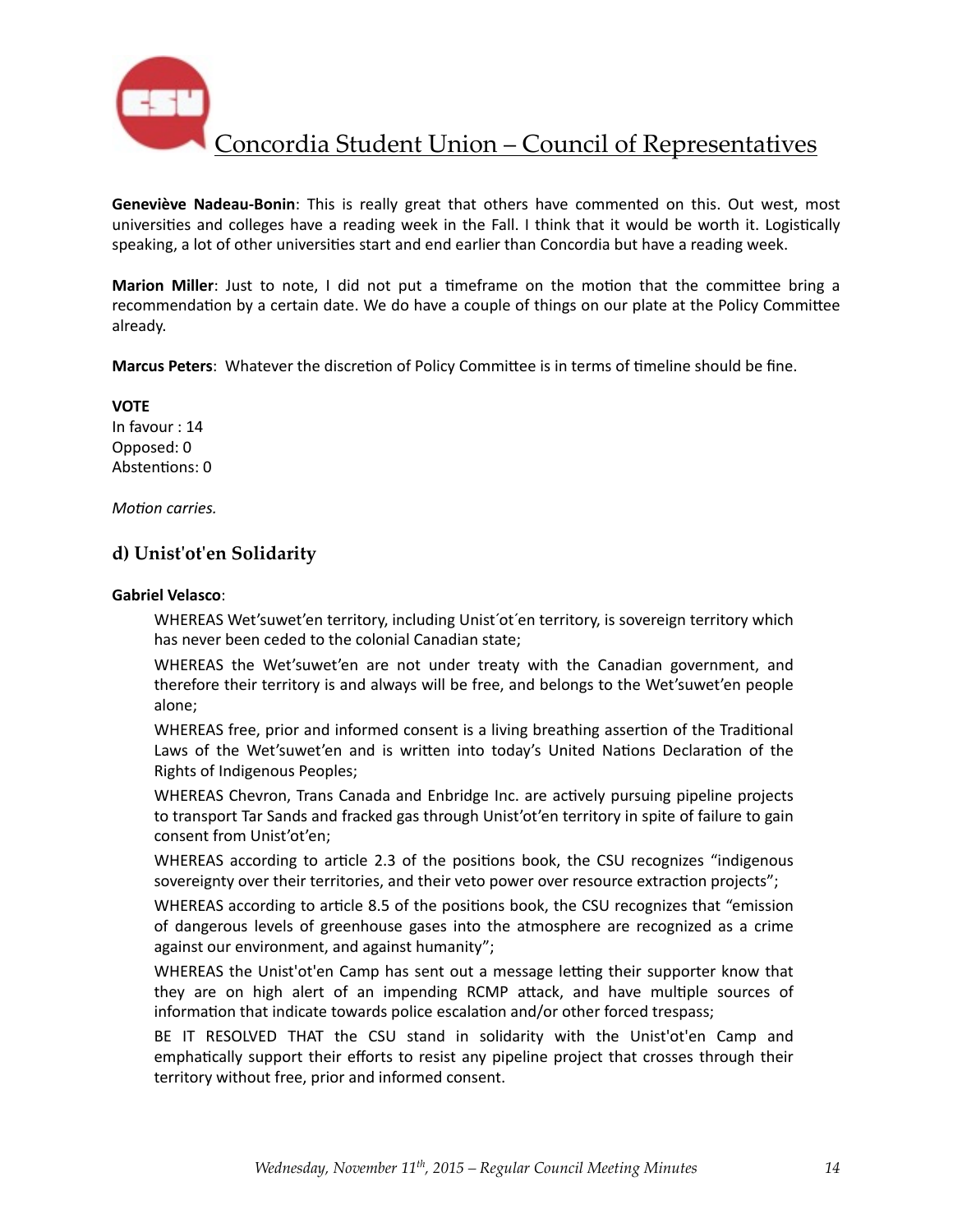

BE IT FURTHER RESOLVED THAT the CSU donates an amount of \$500 to the Unist'ot'en Camp, to be taken from the External & Communications budget line.

Seconded by **Sanaz Hassan Pour**. 

Gabriel Velasco: We talked at the External & Campaigns Committee about adding a financial contribution showing our solidarity. After we looked at the budget and the fact that a major part of our campaigns have been around pipeline issues we though this a good act of solidarity. They are building the pipelines from the tar sands through the Unist'ot'en territory and the final point is where the camps are. It seems like in the next couple of weeks there will be a conflict or escalation because of the timeline of how the pipelines are being built. Just a couple of months ago there was an RCMP breech of the Unist'ot'en camp and it seems very likely that this is one of those moments similar to the Keystone XL where the tar sands will bust or make it through. This is a major project and there are essentially three (3) major avenues - the Kinder Morgen, Keystone and EnergyEast line. This is a pretty major aspect of issues like pipelines and Aboriginal solidarity. With respect to funding, they make several requests for funding. They have maintained three (3) or four (4) different campsites throughout and this is resource draining. If you could spare a few dollars as an individual or as a group with these mandates, we felt it important to do this.

**Michael Wrobel**: What is the difference between the Wet'suwet'en and the Unist'ot'en?

Gabriel Velasco: The Wet'suwet'en is the larger collective of the tribes and the Unist'ot'en is one of the tribes. 

Aloyse Muller: What was the rationale behind the amount of money? It does not seem like a lot for a multimillion dollar organization.

Gabriel Velasco: For us it is coming out of the mobilization budget line. We do not want to give thousands of dollars because it will take away from other campaigns. It is more than a regular individual could give but will not hinder other campaigns.

**Marcus Peters:** Obviously there is a lot of precedence set for this kind of donation through our organization so it might seem like we are taking a semi-conservative stance, but it is also because this is supporting an initiative in British Columbia and there are many other groups we could establish ties with more locally. The \$500 donation seems like a decent amount but I would be amenable to an increase. Realistically, we should take a look at supporting more local initiatives.

**Terry Wilkings**: It is not unprecedented for organizations to give donations in solidarity and I remember in 2012 the coalition of labour unions and student organizations gave \$10 000 to the CLASSE, the ASSÉ spinoff resisting the tuition hikes.

**Michael Wrobel**: Do we have any contact with people in the camp beyond through social media?

**Gabriel Velasco**: Our main contact is through press releases and their website. We have not made contact with anyone in the camp, but have been following their Twitter account and website. In terms of making contact, it is on their website.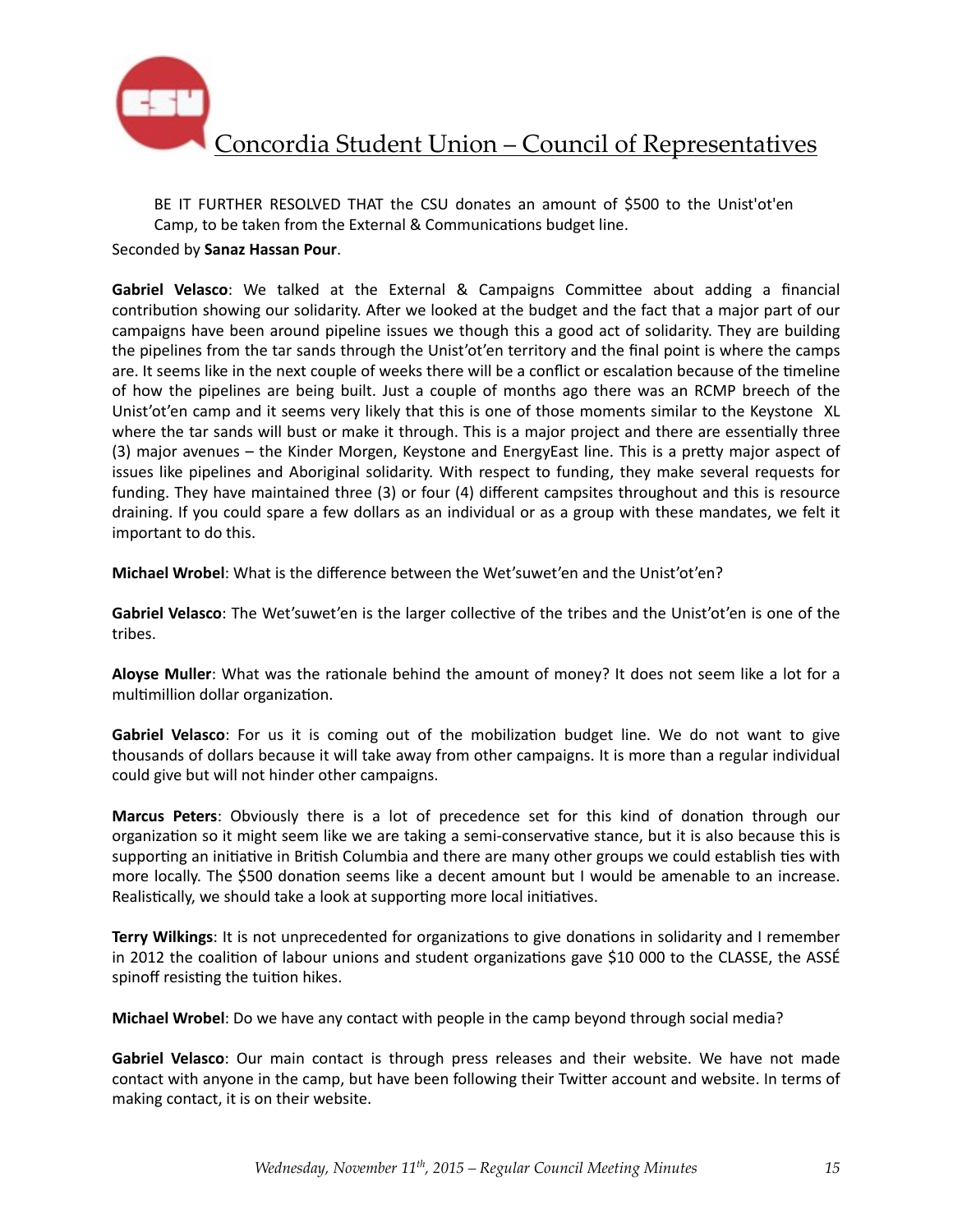

**Michael Wrobel:** I did a bit of research online reading the content in British Columbia newspapers and truthfully I feel incredibly ill-informed given the contradictory information circulating and not a lot of information from people directly in the camps. Thank you for clarifying the difference between the larger and smaller territories, but I feel that there is internal conflict within the Wet'suwet'en peoples. From what I can tell, there are elected officials in the camps who had forced approval based on the fact that local communities would get compensation. This is a more localized effort within people in the community, not the elected band council. I feel that we are without some sort of tangible information from the community. I have some concerns about how informed we are, though I do feel comfortable saying that the RCMP should not move into a civil disobedience. I just wanted to voice a couple of concerns. 

**Gabriel Velasco**: We would be providing funding to the Unist'ot'en camp and that is through the hereditary chief of the Unist'ot'en territory.

**Terry Wilkings:** As progressive movements becoming more globalized, there has been a lot of debate about these kinds of things. At Concordia, we will not always be informed of nuances of things taking place in the world. However, when showing solidarity we are showing a degree of good faith on behalf of those resisting and take what they are saying at their word. Though I understand your hesitance, I think that it is important to take a position on this. We do not have access to all of the information, but I encourage Council to consider this an appropriate form of showing solidarity.

#### **VOTE**

In favour : 11 Opposed: 0 Absten%ons: 3 (**Michael**, **Adrian**, **Sanaz**)

*Motion carries.* 

### **e) Rideau Institute - Asbestos Report**

#### **Terry Wilkings**:

WHEREAS the Luc Beauregard Centre of Excellence in Communications Research released a case study in June 2015, titled Lessons from the Quebec Asbestos Industry: Can there be *meaningful dialogue and consensus when facts come up against feelings?;* 

WHEREAS the author of the study, John Aylen, is a lecturer at Concordia who has also repeatedly spoken and written in favour of the asbestos industry  $-$  specifically as a proponent of the Jeffery Mine expansion  $-$  as well as a paid spokesperson for Baljit Chadha, the founder and President of Balcorp limited;

WHEREAS John Aylen's conflict of interest was not disclosed in the production of the case study and was released under the name of Concordia University;

WHEREAS the study actively dismisses the overwhelming conclusion of numerous health organizations, including the WHO, on the matter of harm caused by chrysotile asbestos;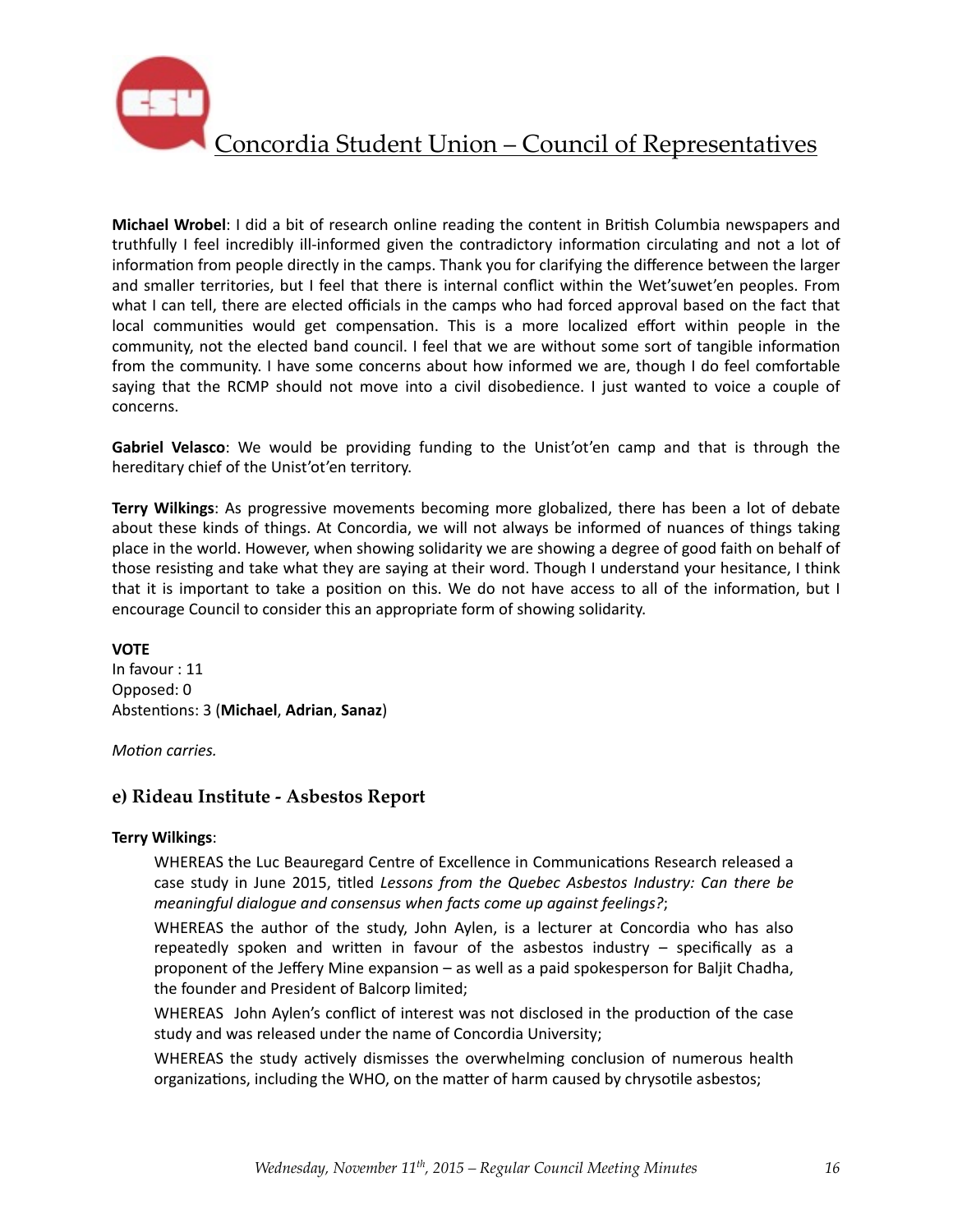

WHEREAS Concordia University, as a result of an internal investigation, has removed the URL to the document and is refining its conflict of interest disclosure procedure at the Luc Beauregard Centre of Excellence in Communications Research;

BE IT RESOLVED THAT the CSU call upon Concordia University to completely disassociate itself from the case study and formally retract the document from the public domain.

BE IT FURTHER RESOLVED THAT the CSU call upon the University to disclose the outcome of their internal investigation with regard to false information in John Aylen's case study, and communicate what steps are being taken to ensure that future reports under the name of Concordia University eliminate gross factual errors.

Seconded by **Leyla Sutherland**. 

**Terry Wilkings**: This is the result of various conversations that I have been having. The reason that the wording was not provided to Council until today is due to how it was an ongoing situation with new information coming in and I felt uncomfortable coming to a formal position without having the adequate information necessary. The documents provided were media articles. What they have talked about is this report. The Beauregard is an institute within the John Molson School of Business (JMSB) and it talks about communication practices around asbestos targeted to the global south. The specific type of asbestos talked about is chrysotile asbestos which has been overwhelmingly researched and concluded to be dangerous, and much like climate science, there are fringe groups of scientists saying otherwise. I just think that when the academic integrity of this institution is being put into question we need to address this in an open manner and not being as communicative as we could be with the outcome of this internal report does not satisfy this need. Given that there is a high amount of caution placed around the branding of the university, as our name is associated with this, it is in our name as students to rectify and clarify this as best as we can. There is credence behind some of the claims made, and the university has pulled the study from their website. Individuals in the industry have access to this document. Having the university retract this case study in a formal sense will allow advocates and people elsewhere to point to it and say that the host institution which produced this is no longer calling it valid. This empowers people trying to raise awareness on this issue. The number of organizations saying that this type of asbestos is not safe for humans is overwhelming, and I cannot see how we would do the same for climate science. We are not doing the same rigour. The Rideau Institute has brought this to the attention of the university and myself. This institute has been around for decades, is based in Ottawa and are human rights watchdogs.

#### **VOTE**

In favour : 13 Opposed: 0 Abstentions: 0

*Motion carries.* 

### **8. QUESTION PERIOD & BUSINESS ARISING**

*No questions or business arose from this meeting of council.*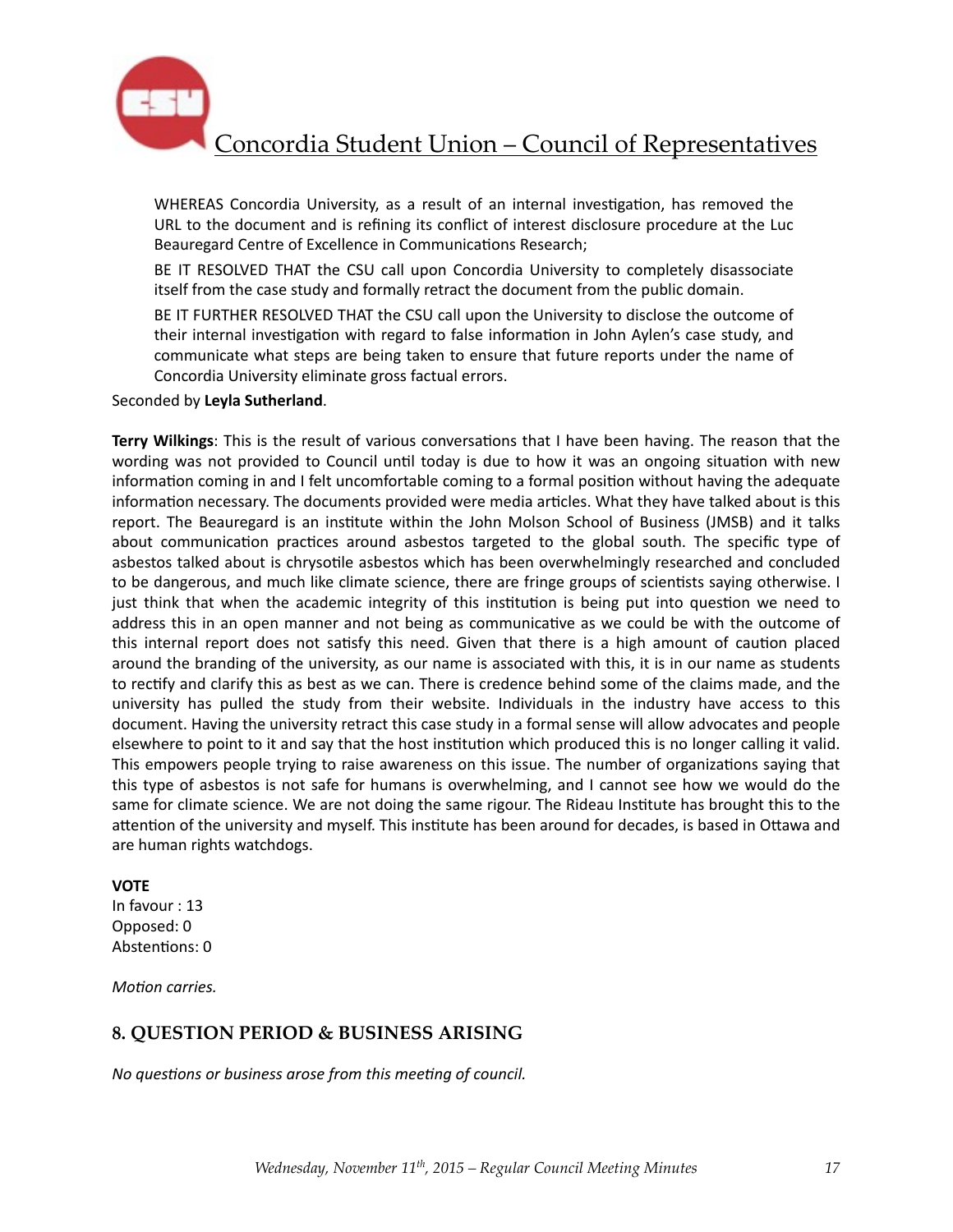

### **9. ANNOUNCEMENTS**

**Terry Wilkings**: I was asked to make this announcement by someone we all know. CUTV is having an annual general meeting on November 23<sup>rd</sup> between 17h00 and 20h00 in the Grey Nuns building. If folks are interested in being on the board of directors of a broadcasting student group, this would be good experience. 

**Geneviève Nadeau-Bonin**: There will be an anti-colonial dinner happening on November 18<sup>th</sup> at the Native Friendship Centre. There are many flyers about this around the school.

**Chairperson:** During the break, **Ben** sent his regrets.

**Marion Miller**: For community engagement within Montreal, I just wanted to invite you on November  $23<sup>rd</sup>$  and they are doing this at the Centre for Teaching and Learning. The session is on teaching values at Concordia. I will keep you updated on the other public consultations coming up.

Aloyse Muller: There will be another public consultation this week.

**Sanaz Hassan Pour**: The Hive Cafe has an annual general meeting on November 23<sup>rd</sup> at 18h00.

Adrian Longinotti: This Friday, November 13<sup>th</sup> from 14h00 to 18h00, the Electronic Music Association of Concordia (EMAC) is having an open house and has acquired their new office space. You can meet and greet the whole team.

**John Talbot**: There is still a small amount of beer left from Orientation and we are going to sell it to student groups for cheap.

**Michael Wrobel:** Today happens to be Remembrance Day so I propose a brief moment of silence. I think it is appropriate to commemorate this.

*Council observes a minute of silence.* 

**Marcus Peters**: I think that it is equally appropriate to think of all of the lack of peacekeeping and aggression that we are supporting in order to honour our veterans so that they do not sacrifice their lives for neocolonial reasons.

### **10. ADJOURNMENT**

**Marcus Peters** moves to adjourn. Seconded by **Geneviève Nadeau-Bonin**. 

**VOTE** In favour : 10 Opposed: 0 Abstentions: 0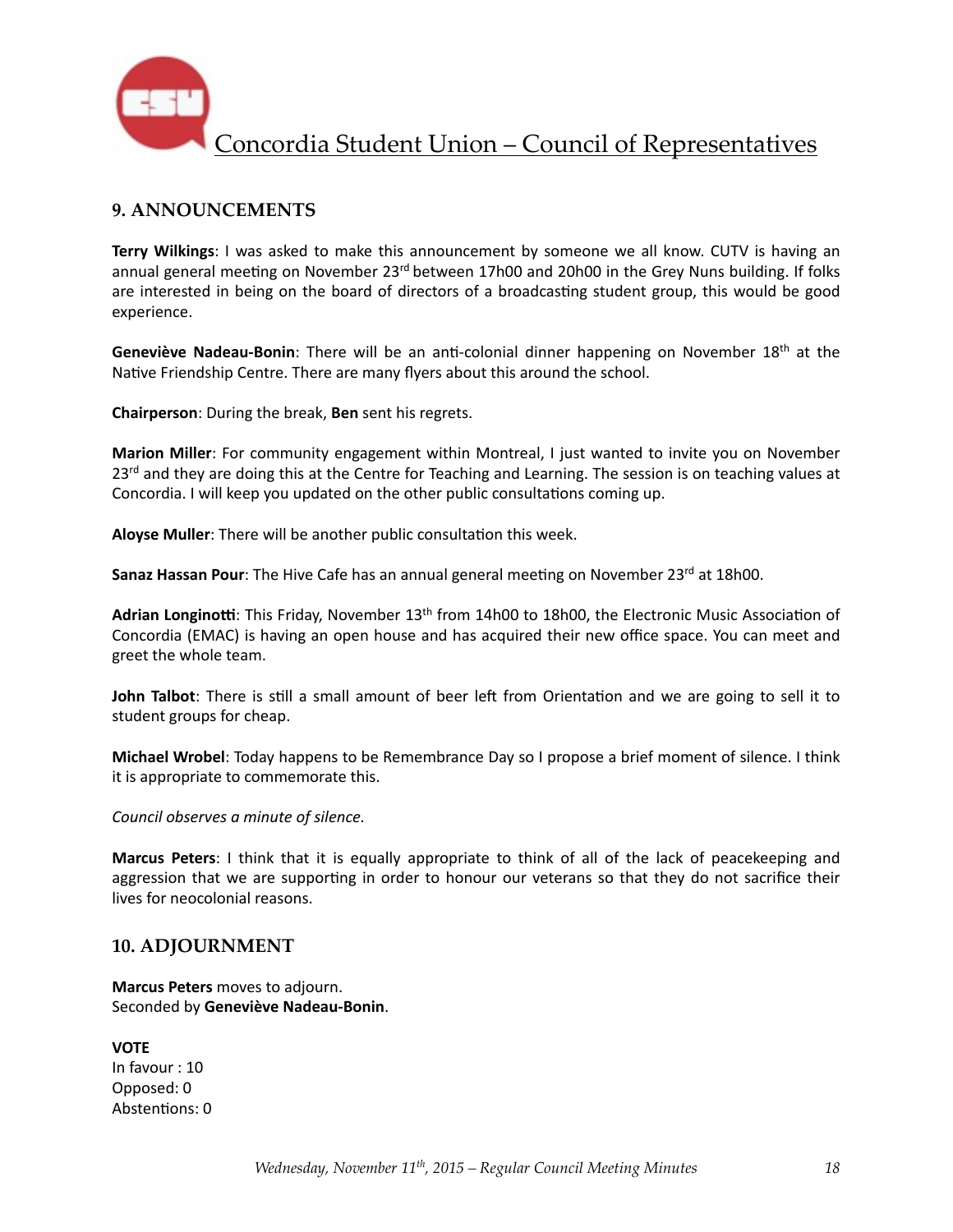

*Motion carries.* 

*Meeting is adjourned at 21h15.*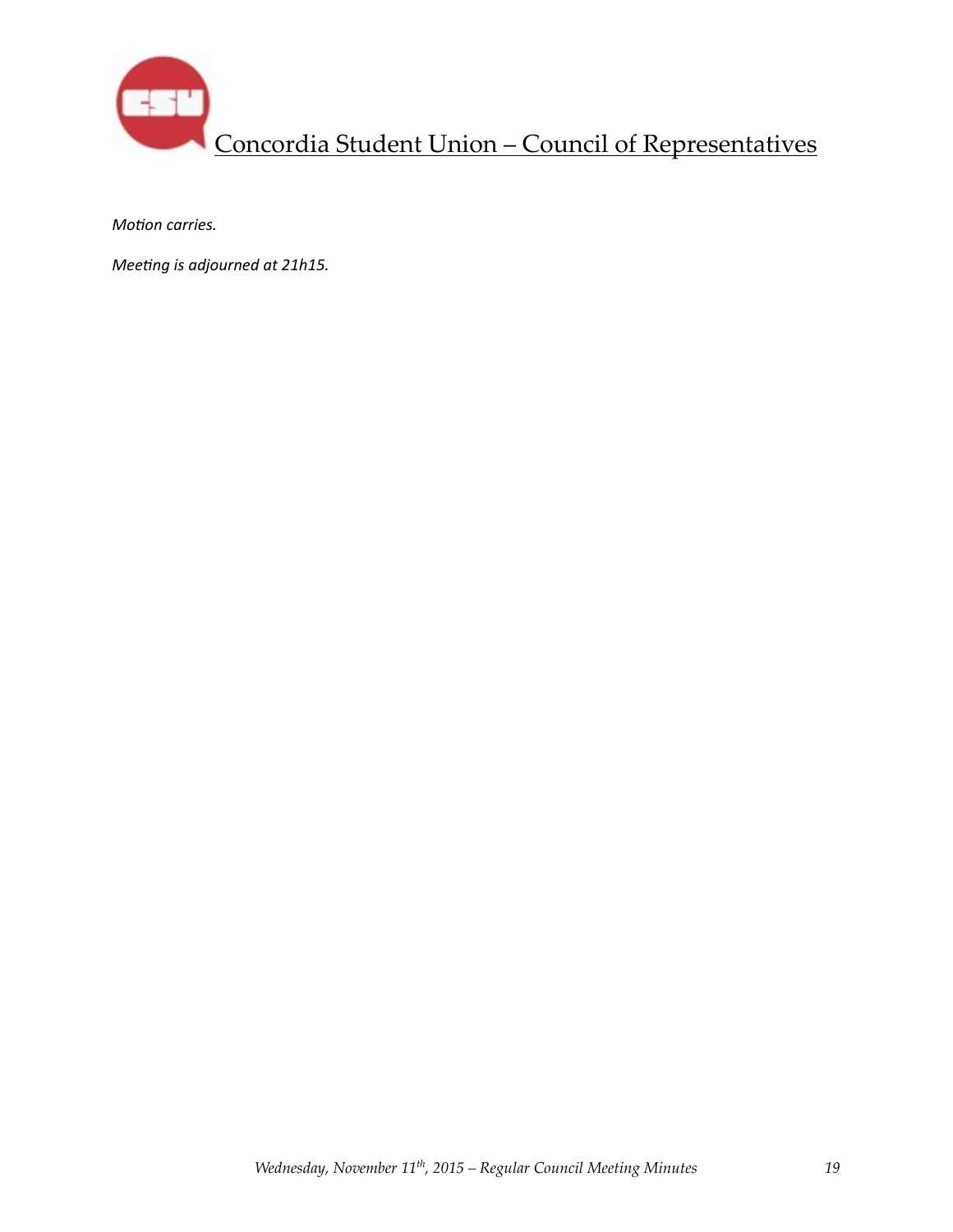

# **CSU Special Council Meeting** Wednesday, November 11<sup>th</sup>, 2015 **H-767, 18h30, S.G.W. Campus**

## **Summary of Motions Carried**

## **2. ROLL CALL**

A motion was carried to excuse Michael Giesbrecht's absence.

*– Chloë Williams (Terry Wilkings)* 

A motion was carried to excuse Anas Bouslikhane's absence, and to waive the \$100 penalty.

*– Aloyse Muller (Jason Poirier-Lavoie)*

## **7. NEW BUSINESS - SUBSTANTIVE**

## **a) Chairperson's Report**

A motion was carried to support Mat Forget's application to the position of Arts & Science Federation of Associations (ASFA) chairperson.

## **c) Fall Reading Week**

The following motion was carried:

WHEREAS most Francophone post-secondary institutions in Quebec include within their Academic Calendar a Fall semester Reading Week;

WHEREAS a mid-term break can be beneficial to the mental health and academic success of Concordia students:

BE IT RESOLVED THAT the Policy Committee, in consultation with Academic Caucus, review the merit of implementing a Fall Reading Week at Concordia and bring their recommendation to Council.

*– Marion Miller (Sanaz Hassan Pour)* 

## **d) Unist'ot'en Solidarity**

The following motion was carried:

WHEREAS Wet'suwet'en territory, including Unist'ot'en territory, is sovereign territory which has never been ceded to the colonial Canadian state;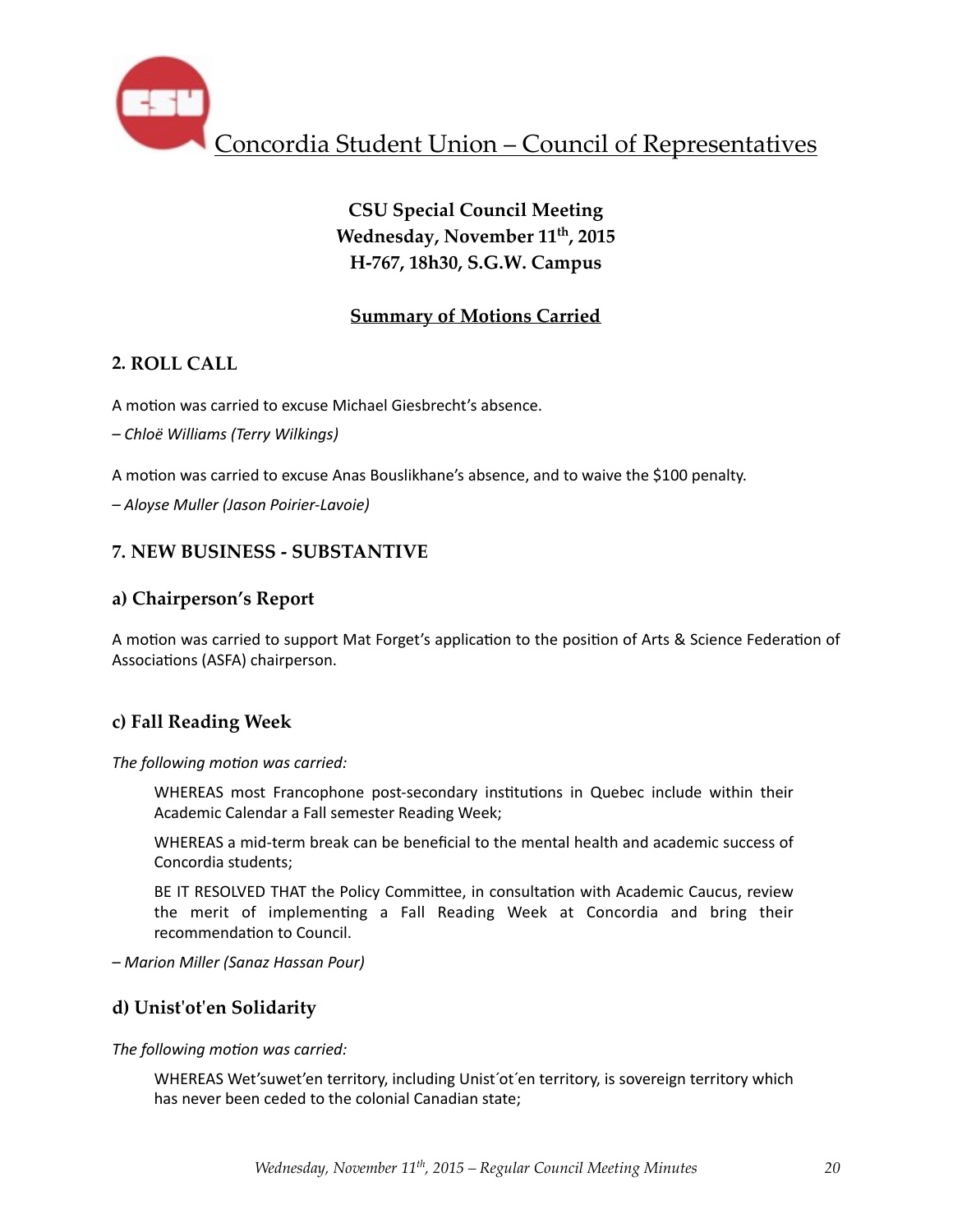

WHEREAS the Wet'suwet'en are not under treaty with the Canadian government, and therefore their territory is and always will be free, and belongs to the Wet'suwet'en people alone;

WHEREAS free, prior and informed consent is a living breathing assertion of the Traditional Laws of the Wet'suwet'en and is written into today's United Nations Declaration of the Rights of Indigenous Peoples;

WHEREAS Chevron, Trans Canada and Enbridge Inc. are actively pursuing pipeline projects to transport Tar Sands and fracked gas through Unist'ot'en territory in spite of failure to gain consent from Unist'ot'en;

WHEREAS according to article 2.3 of the positions book, the CSU recognizes "indigenous sovereignty over their territories, and their veto power over resource extraction projects";

WHEREAS according to article 8.5 of the positions book, the CSU recognizes that "emission of dangerous levels of greenhouse gases into the atmosphere are recognized as a crime against our environment, and against humanity";

WHEREAS the Unist'ot'en Camp has sent out a message letting their supporter know that they are on high alert of an impending RCMP attack, and have multiple sources of information that indicate towards police escalation and/or other forced trespass;

BE IT RESOLVED THAT the CSU stand in solidarity with the Unist'ot'en Camp and emphatically support their efforts to resist any pipeline project that crosses through their territory without free, prior and informed consent.

BE IT FURTHER RESOLVED THAT the CSU donate an amount of \$500 to the Unist'ot'en Camp, to be taken from the External & Communications budget line.

*– Gabriel Velasco (Sanaz Hassan Pour)* 

### **e) Rideau Institute - Asbestos Report**

The following motion was carried:

WHEREAS the Luc Beauregard Centre of Excellence in Communications Research released a case study in June 2015, titled Lessons from the Quebec Asbestos Industry: Can there be *meaningful dialogue and consensus when facts come up against feelings?;* 

WHEREAS the author of the study, John Aylen, is a lecturer at Concordia who has also repeatedly spoken and written in favour of the asbestos industry  $-$  specifically as a proponent of the Jeffery Mine expansion  $-$  as well as a paid spokesperson for Baljit Chadha, the founder and President of Balcorp limited;

WHEREAS John Aylen's conflict of interest was not disclosed in the production of the case study and was released under the name of Concordia University;

WHEREAS the study actively dismisses the overwhelming conclusion of numerous health organizations, including the WHO, on the matter of harm caused by chrysotile asbestos;